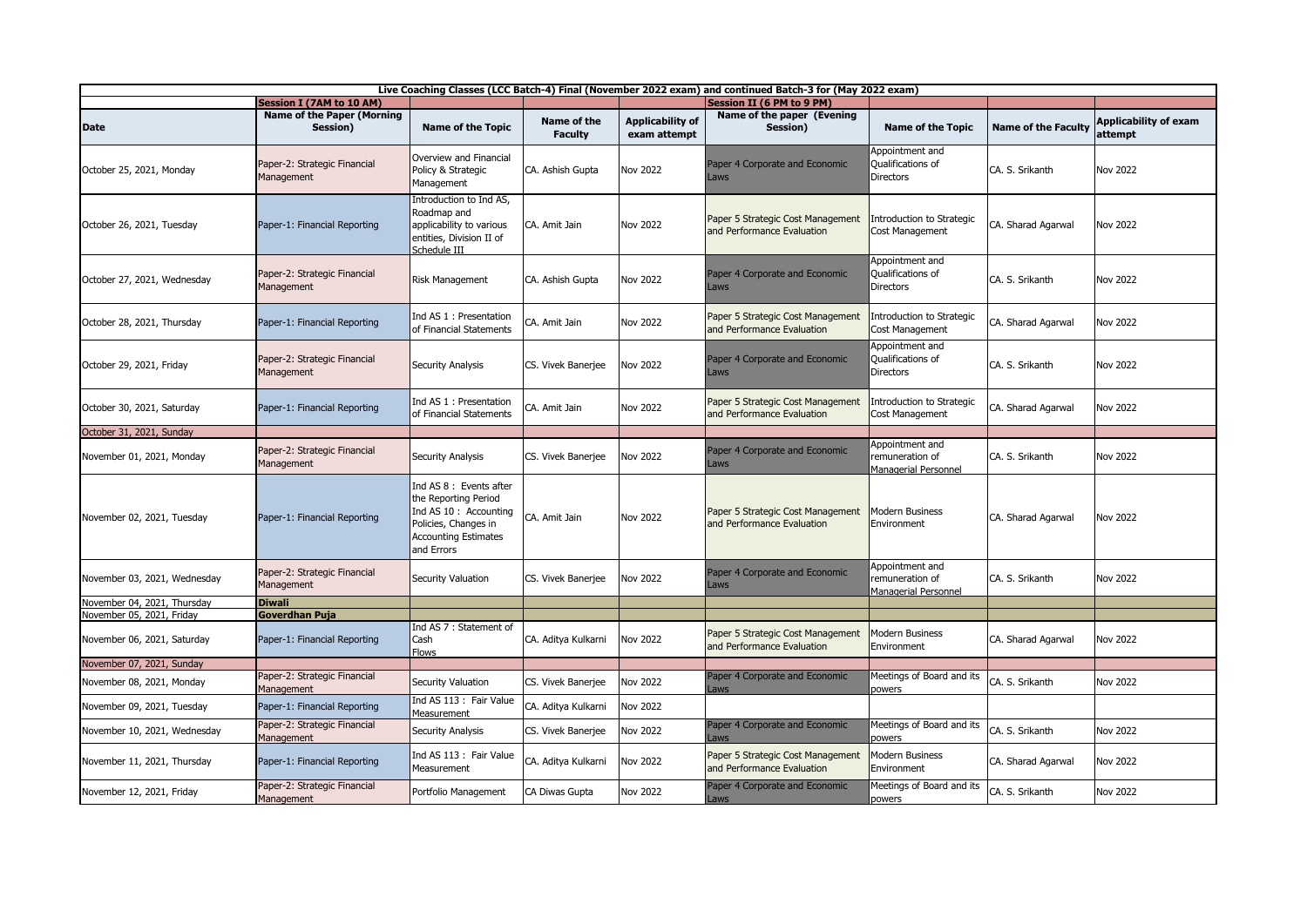| Live Coaching Classes (LCC Batch-4) Final (November 2022 exam) and continued Batch-3 for (May 2022 exam) |                                            |                                                             |                               |                                         |                                                                 |                                                            |                            |                                         |  |
|----------------------------------------------------------------------------------------------------------|--------------------------------------------|-------------------------------------------------------------|-------------------------------|-----------------------------------------|-----------------------------------------------------------------|------------------------------------------------------------|----------------------------|-----------------------------------------|--|
|                                                                                                          | <b>Session I (7AM to 10 AM)</b>            |                                                             |                               |                                         | <b>Session II (6 PM to 9 PM)</b>                                |                                                            |                            |                                         |  |
| <b>Date</b>                                                                                              | Name of the Paper (Morning<br>Session)     | <b>Name of the Topic</b>                                    | Name of the<br><b>Faculty</b> | <b>Applicability of</b><br>exam attempt | Name of the paper (Evening<br>Session)                          | <b>Name of the Topic</b>                                   | <b>Name of the Faculty</b> | <b>Applicability of exam</b><br>attempt |  |
| November 13, 2021, Saturday                                                                              | Paper-1: Financial Reporting               | Ind AS 32, 109 and 107<br><b>Financial Instruments</b>      | CA. Amit Jain                 | <b>Nov 2022</b>                         | Paper 5 Strategic Cost Management<br>and Performance Evaluation | Modern Business<br>Environment                             | CA. Sharad Agarwal         | Nov 2022                                |  |
| November 14, 2021, Sunday                                                                                |                                            |                                                             |                               |                                         |                                                                 |                                                            |                            |                                         |  |
| November 15, 2021, Monday                                                                                | Paper-2: Strategic Financial<br>Management | Portfolio Management                                        | CA Diwas Gupta                | <b>Nov 2022</b>                         | Paper 4 Corporate and Economic<br>aws                           | Inspection, inquiry and<br>Investigation                   | CA. S. Srikanth            | <b>Nov 2022</b>                         |  |
| November 16, 2021, Tuesday                                                                               | Paper-1: Financial Reporting               | Ind AS 32, 109 and 107<br><b>Financial Instruments</b>      | CA. Amit Jain                 | <b>Nov 2022</b>                         | Paper 5 Strategic Cost Management<br>and Performance Evaluation | ean System and<br>Innovation                               | CA. Sharad Agarwal         | <b>Nov 2022</b>                         |  |
| November 17, 2021, Wednesday                                                                             | Paper-2: Strategic Financial<br>Management | Portfolio Management                                        | CA Diwas Gupta                | Nov 2022                                | Paper 4 Corporate and Economic<br>Laws                          | Inspection, inquiry and<br>Investigation                   | CA. S. Srikanth            | Nov 2022                                |  |
| November 18, 2021, Thursday                                                                              | Paper-1: Financial Reporting               | Ind AS 32, 109 and 107<br><b>Financial Instruments</b>      | CA. Amit Jain                 | <b>Nov 2022</b>                         | Paper 5 Strategic Cost Management<br>and Performance Evaluation | Lean System and<br>Innovation                              | CA. Sharad Agarwal         | Nov 2022                                |  |
| November 19, 2021, Friday                                                                                | Paper-2: Strategic Financial<br>Management | Securitization                                              | CA Diwas Gupta                | Nov 2022                                | Paper 4 Corporate and Economic<br>Laws                          | Compromises,<br>Arrangements and<br><b>Amalgamations</b>   | CA. S. Srikanth            | <b>Nov 2022</b>                         |  |
| November 20, 2021, Saturday                                                                              | Paper-1: Financial Reporting               | Ind AS 32, 109 and 107<br><b>Financial Instruments</b>      | CA. Amit Jain                 | <b>Nov 2022</b>                         | Paper 5 Strategic Cost Management<br>and Performance Evaluation | ean System and<br>Innovation                               | CA. Sharad Agarwal         | Nov 2022                                |  |
| November 21, 2021, Sunday                                                                                |                                            |                                                             |                               |                                         |                                                                 |                                                            |                            |                                         |  |
| November 22, 2021, Monday                                                                                | Paper-2: Strategic Financial<br>Management | Security Valuation (Bond) CA. Ashish Gupta                  |                               | <b>Nov 2022</b>                         | Paper 4 Corporate and Economic<br>Laws                          | Compromises,<br>Arrangements and<br>Amalgamations          | CA. S. Srikanth            | Nov 2022                                |  |
| November 23, 2021, Tuesday                                                                               | Paper-1: Financial Reporting               | Ind AS 32, 109 and 107<br><b>Financial Instruments</b>      | CA. Amit Jain                 | <b>Nov 2022</b>                         | Paper 5 Strategic Cost Management<br>and Performance Evaluation | Lean System and<br>Innovation                              | CA. Sharad Agarwal         | Nov 2022                                |  |
| November 24, 2021, Wednesday                                                                             | Paper-2: Strategic Financial<br>Management | Security Valuation (Bond) CA. Ashish Gupta                  |                               | <b>Nov 2022</b>                         | Paper 4 Corporate and Economic<br>aws                           | Prevention of Oppression<br>and Mismanagement              | CA. S. Srikanth            | Nov 2022                                |  |
| November 25, 2021, Thursday                                                                              | Paper-1: Financial Reporting               | Ind AS 32, 109 and 107<br><b>Financial Instruments</b>      | CA. Amit Jain                 | <b>Nov 2022</b>                         | Paper 5 Strategic Cost Management<br>and Performance Evaluation | Cost Management<br>Techniques                              | CA. Sharad Agarwal         | <b>Nov 2022</b>                         |  |
| November 26, 2021, Friday                                                                                | Paper-2: Strategic Financial<br>Management | Security Valuation (Bond) CA. Ashish Gupta                  |                               | <b>Nov 2022</b>                         | Paper 4 Corporate and Economic<br>Laws                          | Prevention of Oppression<br>and Mismanagement              | CA. S. Srikanth            | Nov 2022                                |  |
| November 27, 2021, Saturday                                                                              | Paper-1: Financial Reporting               | Ind AS 32, 109 and 107<br><b>Financial Instruments</b>      | CA. Amit Jain                 | <b>Nov 2022</b>                         | Paper 5 Strategic Cost Management<br>and Performance Evaluation | Cost Management<br><b>Fechniques</b>                       | CA. Sharad Agarwal         | <b>Nov 2022</b>                         |  |
| November 28, 2021, Sunday                                                                                | Paper-1: Financial Reporting               | Ind AS 32, 109 and<br>107 : Financial<br><b>Instruments</b> | This class was<br>cancelled   | Nov 2022                                |                                                                 |                                                            |                            |                                         |  |
| November 29, 2021, Monday                                                                                | Paper-2: Strategic Financial<br>Management | Mutual Fund                                                 | CS. Vivek Banerjee            | Nov 2022                                | Paper 7: Direct Tax Laws and<br><b>International Taxation</b>   | Basic Concepts and partial CA. Ankit Sharma<br>integration |                            | May 2022 & Nov 2022                     |  |
| November 30, 2021, Tuesday                                                                               | Paper-1: Financial Reporting               | Ind AS 32, 109 and 107<br><b>Financial Instruments</b>      | CA. Amit Jain                 | <b>Nov 2022</b>                         | Paper 5 Strategic Cost Management<br>and Performance Evaluation | Cost Management<br>Techniques                              | CA. Sharad Agarwal         | Nov 2022                                |  |
| December 01, 2021, Wednesday                                                                             | Paper-2: Strategic Financial<br>Management | <b>Mutual Fund</b>                                          | CS. Vivek Banerjee            | Nov 2022                                | Paper 7: Direct Tax Laws and<br><b>International Taxation</b>   | Residential Status and<br>Scope of total income            | CA. Ankit Sharma           | May 2022 & Nov 2022                     |  |
| December 02, 2021, Thursday Paper-1: Financial Reporting                                                 |                                            | Ind AS 32, 109 and 107<br>Financial Instruments             | CA. Amit Jain                 | Nov 2022                                | Paper 5 Strategic Cost Management<br>and Performance Evaluation | Cost Management<br>Techniques                              | CA. Sharad Agarwal         | <b>Nov 2022</b>                         |  |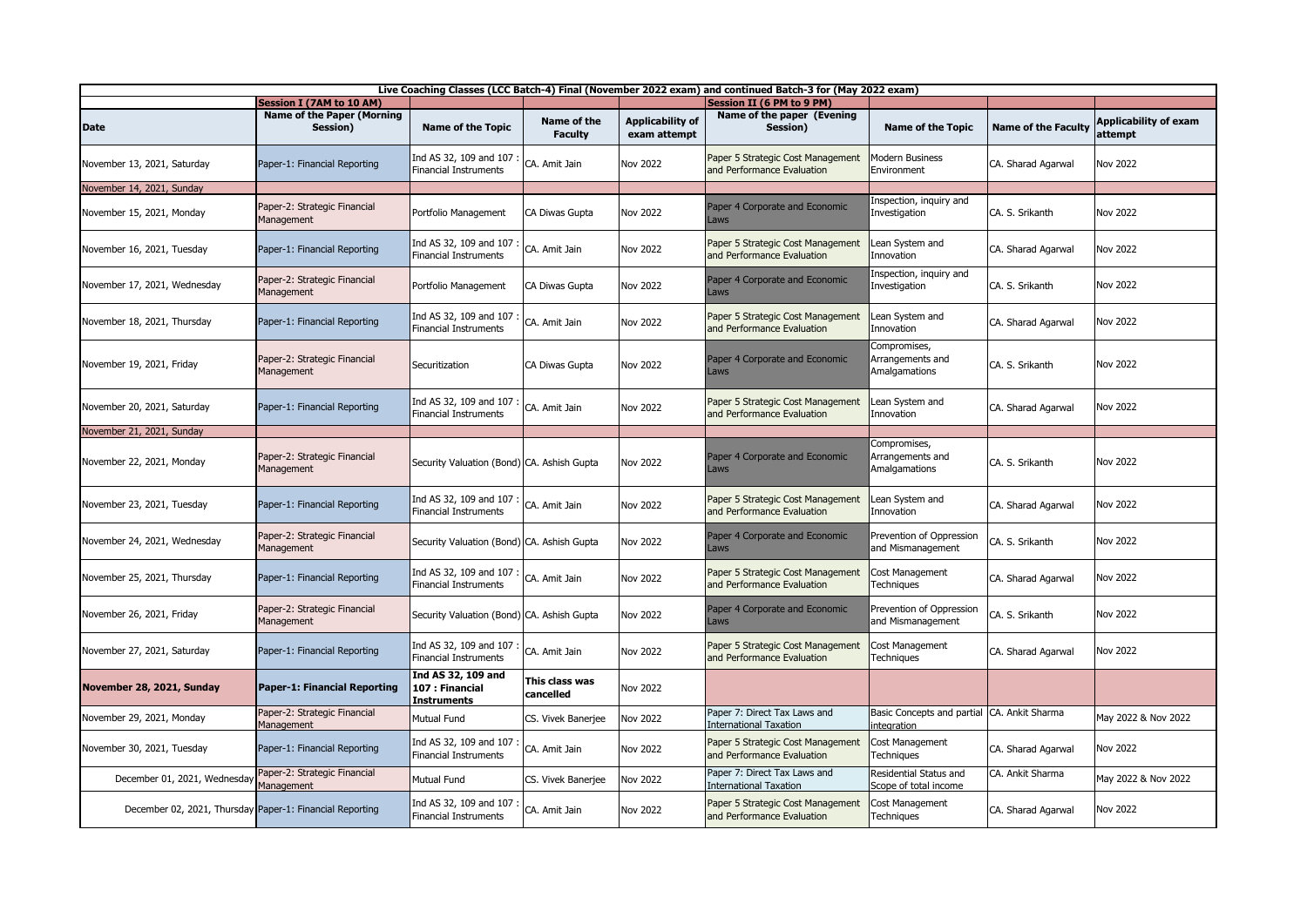| Live Coaching Classes (LCC Batch-4) Final (November 2022 exam) and continued Batch-3 for (May 2022 exam) |                                                                                                |                                                            |                               |                                         |                                                                 |                                                                                                                              |                            |                                         |  |
|----------------------------------------------------------------------------------------------------------|------------------------------------------------------------------------------------------------|------------------------------------------------------------|-------------------------------|-----------------------------------------|-----------------------------------------------------------------|------------------------------------------------------------------------------------------------------------------------------|----------------------------|-----------------------------------------|--|
|                                                                                                          | <b>Session I (7AM to 10 AM)</b>                                                                |                                                            |                               |                                         | <b>Session II (6 PM to 9 PM)</b>                                |                                                                                                                              |                            |                                         |  |
| <b>Date</b>                                                                                              | <b>Name of the Paper (Morning</b><br>Session)                                                  | <b>Name of the Topic</b>                                   | Name of the<br><b>Faculty</b> | <b>Applicability of</b><br>exam attempt | Name of the paper (Evening<br>Session)                          | <b>Name of the Topic</b>                                                                                                     | <b>Name of the Faculty</b> | <b>Applicability of exam</b><br>attempt |  |
| December 03, 2021, Friday                                                                                | Paper-2: Strategic Financial<br>Management                                                     | Derivatives Analysis and<br>Valuation                      | CA Diwas Gupta                | <b>Nov 2022</b>                         | Paper 7: Direct Tax Laws and<br><b>International Taxation</b>   | Profits and gains from<br>business or profession                                                                             | CA. Prerna Peshori         | May 2022 & Nov 2022                     |  |
| December 04, 2021, Saturday Paper-1: Financial Reporting                                                 |                                                                                                | Ind AS 32, 109 and 107<br><b>Financial Instruments</b>     | CA. Amit Jain                 | <b>Nov 2022</b>                         | Paper 5 Strategic Cost Management<br>and Performance Evaluation | <b>Decision Making</b>                                                                                                       | CA. Sharad Agarwal         | Nov 2022                                |  |
| December 05, 2021, Sunday                                                                                |                                                                                                |                                                            |                               |                                         | Paper-1: Financial Reporting                                    | Ind AS 32, 109 and 107 :<br><b>Financial Instruments</b>                                                                     | CA. Amit Jain              | <b>Nov 2022</b>                         |  |
| December 06, 2021, Monday                                                                                | Paper-2: Strategic Financial<br>Management                                                     | Derivatives Analysis and<br>/aluation                      | CA Diwas Gupta                | Nov 2022                                | Paper 7: Direct Tax Laws and<br>nternational Taxation           | Profits and gains from<br>business or profession                                                                             | CA. Prerna Peshori         | May 2022 & Nov 2022                     |  |
|                                                                                                          | Paper 5 Strategic Cost<br>December 07, 2021, Tuesday Management and Performance<br>Evaluation  | Decision Making                                            | CA. Sharad Agarwal            | <b>Nov 2022</b>                         | Paper 8: Indirect Tax Laws                                      | GST in India - An<br>Introduction<br>Taxable event - Supply                                                                  | CA. Vignesh Suresh         | May 2022 & Nov 2022                     |  |
| December 08, 2021, Wednesday                                                                             | Paper-2: Strategic Financial<br>Management                                                     | Derivatives Analysis and<br>Valuation                      | CA Diwas Gupta                | Nov 2022                                | Paper 7: Direct Tax Laws and<br>nternational Taxation           | Profits and gains from<br>business or profession                                                                             | CA. Prerna Peshori         | May 2022 & Nov 2022                     |  |
|                                                                                                          | Paper 5 Strategic Cost<br>December 09, 2021, Thursday Management and Performance<br>Evaluation | Decision Making                                            | CA. Sharad Agarwal            | <b>Nov 2022</b>                         | Paper 8: Indirect Tax Laws                                      | Taxable event - Supply                                                                                                       | CA. Vignesh Suresh         | May 2022 & Nov 2022                     |  |
| December 10, 2021, Friday                                                                                | Paper-2: Strategic Financial<br>Management                                                     | Derivatives Analysis and<br>Valuation                      | CA Diwas Gupta                | <b>Nov 2022</b>                         | Paper 7: Direct Tax Laws and<br>nternational Taxation           | Capital Gains                                                                                                                | CA. Prerna Peshori         | May 2022 & Nov 2022                     |  |
|                                                                                                          | Paper 5 Strategic Cost<br>December 11, 2021, Saturday Management and Performance<br>Evaluation | Pricing Decision                                           | CA. Sharad Agarwal            | <b>Nov 2022</b>                         | Paper 8: Indirect Tax Laws                                      | Charge of GST<br>Exemptions                                                                                                  | CA. Vignesh Suresh         | May 2022 & Nov 2022                     |  |
| December 12, 2021, Sunday                                                                                |                                                                                                |                                                            |                               |                                         |                                                                 |                                                                                                                              |                            |                                         |  |
| December 13, 2021, Monday                                                                                | Paper-2: Strategic Financial<br>Management                                                     | Derivatives Analysis and<br>Valuation                      | CA Diwas Gupta                | Nov 2022                                | Paper 7: Direct Tax Laws and<br>International Taxation          | Capital Gains                                                                                                                | CA. Prerna Peshori         | May 2022 & Nov 2022                     |  |
|                                                                                                          | Paper 5 Strategic Cost<br>December 14, 2021, Tuesday Management and Performance<br>Evaluation  | Pricing Decision                                           | CA. Sharad Agarwal            | <b>Nov 2022</b>                         | Paper 8: Indirect Tax Laws                                      | Charge of GST<br>Exemptions                                                                                                  | CA. Vignesh Suresh         | May 2022 & Nov 2022                     |  |
| December 15, 2021, Wednesday                                                                             | Paper-2: Strategic Financial<br>Management                                                     | Foreign Exchange<br>Exposure and Risk<br>Management        | <b>CA Suushant Arora</b>      | Nov 2022                                | Paper 7: Direct Tax Laws and<br><b>International Taxation</b>   | Capital Gains                                                                                                                | CA. Prerna Peshori         | May 2022 & Nov 2022                     |  |
|                                                                                                          | Paper 5 Strategic Cost<br>December 16, 2021, Thursday Management and Performance<br>Evaluation | Pricing Decision                                           | CA. Sharad Agarwal            | <b>Nov 2022</b>                         | Paper 8: Indirect Tax Laws                                      | Place of Supply                                                                                                              | CA. Praveen Kumar<br>Gella | May 2022 & Nov 2022                     |  |
| December 17, 2021, Friday                                                                                | Paper-2: Strategic Financial<br>Management                                                     | Foreign Exchange<br><b>Exposure and Risk</b><br>Management | CA Suushant Arora             | Nov 2022                                | Paper 7: Direct Tax Laws and<br><b>International Taxation</b>   | Income from other<br>sources                                                                                                 | CA. Prerna Peshori         | May 2022 & Nov 2022                     |  |
|                                                                                                          | Paper 5 Strategic Cost<br>December 18, 2021, Saturday Management and Performance<br>Evaluation | Performance<br>Measurement and<br>Evaluation               | CA. Sharad Agarwal            | <b>Nov 2022</b>                         | Paper 8: Indirect Tax Laws                                      | Place of Supply                                                                                                              | CA. Praveen Kumar<br>Gella | May 2022 & Nov 2022                     |  |
| December 19, 2021, Sunday                                                                                |                                                                                                |                                                            |                               |                                         |                                                                 |                                                                                                                              |                            |                                         |  |
| December 20, 2021, Monday                                                                                | Paper-2: Strategic Financial<br>Management                                                     | Foreign Exchange<br><b>Exposure and Risk</b><br>Management | <b>CA Suushant Arora</b>      | <b>Nov 2022</b>                         | Paper 7: Direct Tax Laws and<br><b>International Taxation</b>   | Income of Other Persons<br>included in Assessee's<br>Total Income and Set-off<br>and carry forward and set-<br>off of losses | CA. Ankit Sharma           | May 2022 & Nov 2022                     |  |
|                                                                                                          | Paper 5 Strategic Cost<br>December 21, 2021, Tuesday Management and Performance<br>Evaluation  | Performance<br>Measurement and<br>Evaluation               | CA. Sharad Agarwal            | <b>Nov 2022</b>                         | Paper 8: Indirect Tax Laws                                      | Time of Supply<br>Value of Supply                                                                                            | CA. Praveen Kumar<br>Gella | May 2022 & Nov 2022                     |  |
| December 22, 2021, Wednesday                                                                             | Paper-2: Strategic Financial<br>Management                                                     | Foreign Exchange<br><b>Exposure and Risk</b><br>Management | CA Suushant Arora             | <b>Nov 2022</b>                         | Paper 7: Direct Tax Laws and<br><b>International Taxation</b>   | Deductions from gross<br>total income (including<br>section 10AA)                                                            | CA. Ankit Sharma           | May 2022 & Nov 2022                     |  |
|                                                                                                          | Paper 5 Strategic Cost<br>December 23, 2021, Thursday Management and Performance<br>Evaluation | Performance<br>Measurement and<br>Evaluation               | CA. Sharad Agarwal            | <b>Nov 2022</b>                         | Paper 8: Indirect Tax Laws                                      | Time of Supply<br>Value of Supply                                                                                            | CA. Praveen Kumar<br>Gella | May 2022 & Nov 2022                     |  |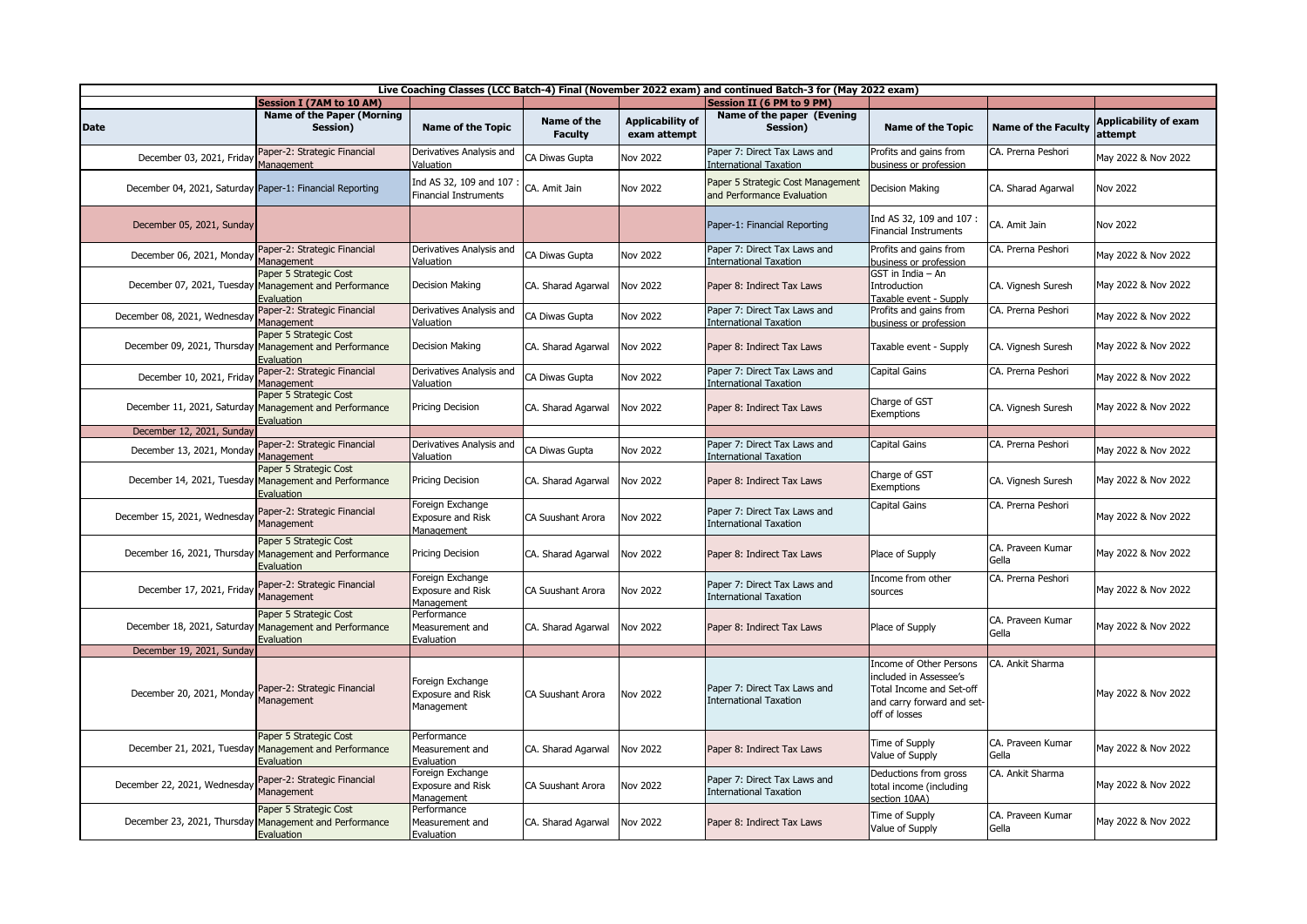| Live Coaching Classes (LCC Batch-4) Final (November 2022 exam) and continued Batch-3 for (May 2022 exam) |                                                                                                |                                                            |                               |                                  |                                                               |                                                                                                                                                  |                            |                                         |  |
|----------------------------------------------------------------------------------------------------------|------------------------------------------------------------------------------------------------|------------------------------------------------------------|-------------------------------|----------------------------------|---------------------------------------------------------------|--------------------------------------------------------------------------------------------------------------------------------------------------|----------------------------|-----------------------------------------|--|
|                                                                                                          | <b>Session I (7AM to 10 AM)</b>                                                                |                                                            |                               |                                  | Session II (6 PM to 9 PM)                                     |                                                                                                                                                  |                            |                                         |  |
| <b>Date</b>                                                                                              | <b>Name of the Paper (Morning</b><br>Session)                                                  | <b>Name of the Topic</b>                                   | Name of the<br><b>Faculty</b> | Applicability of<br>exam attempt | Name of the paper (Evening<br>Session)                        | <b>Name of the Topic</b>                                                                                                                         | <b>Name of the Faculty</b> | <b>Applicability of exam</b><br>attempt |  |
| December 24, 2021, Friday                                                                                | Paper-2: Strategic Financial<br>Management                                                     | Foreign Exchange<br>Exposure and Risk<br>Management        | <b>CA Suushant Arora</b>      | Nov 2022                         | Paper 7: Direct Tax Laws and<br><b>International Taxation</b> | Deductions from gross<br>total income (including<br>section 10AA)                                                                                | CA. Ankit Sharma           | May 2022 & Nov 2022                     |  |
| December 25, 2021, Saturday Christmas Holiday                                                            |                                                                                                |                                                            |                               |                                  |                                                               |                                                                                                                                                  |                            |                                         |  |
| December 26, 2021, Sunday                                                                                |                                                                                                |                                                            |                               |                                  |                                                               |                                                                                                                                                  |                            |                                         |  |
| December 27, 2021, Monday Paper-2: Strategic Financial<br>Management                                     |                                                                                                | Foreign Exchange<br><b>Exposure and Risk</b><br>Management | CA Suushant Arora             | Nov 2022                         | Paper 7: Direct Tax Laws and<br><b>International Taxation</b> | Charitable or Religious<br>Trusts and Institutions,<br>Political Parties and<br><b>Electoral Trusts</b>                                          | CA. Sudarshan Rangan       | May 2022 & Nov 2022                     |  |
|                                                                                                          | Paper 5 Strategic Cost<br>December 28, 2021, Tuesday Management and Performance<br>Evaluation  | Performance<br>Measurement and<br>Evaluation               | CA. Sharad Agarwal            | <b>Nov 2022</b>                  | Paper 8: Indirect Tax Laws                                    | <b>Input Tax Credit</b>                                                                                                                          | CA. Vignesh Suresh         | May 2022 & Nov 2022                     |  |
| December 29, 2021, Wednesday                                                                             | Paper-2: Strategic Financial<br>Management                                                     | International Financial<br>Management                      | CA Suushant Arora             | Nov 2022                         | Paper 7: Direct Tax Laws and<br><b>International Taxation</b> | Charitable or Religious<br>Trusts and Institutions,<br>Political Parties and<br><b>Electoral Trusts</b>                                          | CA. Sudarshan Rangan       | May 2022 & Nov 2022                     |  |
|                                                                                                          | Paper 5 Strategic Cost<br>December 30, 2021, Thursday Management and Performance<br>Evaluation | Performance<br>Measurement and<br>Evaluation               | CA. Sharad Agarwal            | <b>Nov 2022</b>                  | Paper 8: Indirect Tax Laws                                    | <b>Input Tax Credit</b>                                                                                                                          | CA. Vignesh Suresh         | May 2022 & Nov 2022                     |  |
| December 31, 2021, Friday                                                                                | Paper-2: Strategic Financial<br>Management                                                     | <b>International Financial</b><br>Management               | CA Suushant Arora             | Nov 2022                         |                                                               |                                                                                                                                                  |                            |                                         |  |
| January 01, 2022, Saturday New Year Holiday                                                              |                                                                                                |                                                            |                               |                                  | Paper 7: Direct Tax Laws and<br><b>International Taxation</b> | Assessment of various<br>entities (Companies,<br>Firms, LLPs, AoPs, BoIs,<br><b>Business Trust,</b><br>Securitisation Trust,<br>Investment Fund) | This class is cancelled    | May 2022 & Nov 2022                     |  |
| January 02, 2022, Sunday                                                                                 |                                                                                                |                                                            |                               |                                  |                                                               |                                                                                                                                                  |                            |                                         |  |
| January 03, 2022, Monday Management                                                                      | Paper-2: Strategic Financial                                                                   | Interest Rate Risk<br>Management                           | CA Diwas Gupta                | <b>Nov 2022</b>                  | Paper 7: Direct Tax Laws and<br><b>International Taxation</b> | Assessment of various<br>entities (Companies,<br>Firms, LLPs, AoPs, BoIs,<br><b>Business Trust,</b><br>Securitisation Trust,<br>(nyestment Fund) | CA. Prerna Peshori         | May 2022 & Nov 2022                     |  |
|                                                                                                          | Paper 5 Strategic Cost<br>January 04, 2022, Tuesday Management and Performance<br>Evaluation   | Performance<br>Measurement and<br>Evaluation               | CA. Sharad Agarwal            | <b>Nov 2022</b>                  | Paper 8: Indirect Tax Laws                                    | <b>Input Tax Credit</b>                                                                                                                          | CA. Vignesh Suresh         | May 2022 & Nov 2022                     |  |
| January 05, 2022, Wednesday                                                                              | Paper-2: Strategic Financial<br>Management                                                     | Interest Rate Risk<br>Management                           | CA Diwas Gupta                | Nov 2022                         | Paper 7: Direct Tax Laws and<br><b>International Taxation</b> | Assessment of various<br>entities (Companies,<br>Firms, LLPs, AoPs, BoIs,<br><b>Business Trust,</b><br>Securitisation Trust,<br>(nvestment Fund) | CA. Prerna Peshori         | May 2022 & Nov 2022                     |  |
|                                                                                                          | Paper 5 Strategic Cost<br>January 06, 2022, Thursday Management and Performance<br>Evaluation  | <b>Divisional Transfer</b><br>Pricing                      | CA. Sharad Agarwal            | <b>Nov 2022</b>                  | Paper 8: Indirect Tax Laws                                    | Input Tax Credit (including CA. Vignesh Suresh<br>job work provisions)                                                                           |                            | May 2022 & Nov 2022                     |  |
| January 07, 2022, Friday                                                                                 | Paper-2: Strategic Financial<br>Management                                                     | Corporate Valuation                                        | CA Suushant Arora             | <b>Nov 2022</b>                  | Paper 7: Direct Tax Laws and<br><b>International Taxation</b> | Assessment of various<br>entities (Companies,<br>Firms, LLPs, AoPs, BoIs,<br><b>Business Trust,</b><br>Securitisation Trust,<br>(nvestment Fund) | CA. Prerna Peshori         | May 2022 & Nov 2022                     |  |
|                                                                                                          | Paper 5 Strategic Cost<br>January 08, 2022, Saturday Management and Performance<br>Evaluation  | <b>Divisional Transfer</b><br>Pricing                      | CA. Sharad Agarwal            | <b>Nov 2022</b>                  | Paper 8: Indirect Tax Laws                                    | Registration                                                                                                                                     | CA. Praveen Kumar<br>Gella | May 2022 & Nov 2022                     |  |
| January 09, 2022, Sunday                                                                                 |                                                                                                |                                                            |                               |                                  |                                                               |                                                                                                                                                  |                            |                                         |  |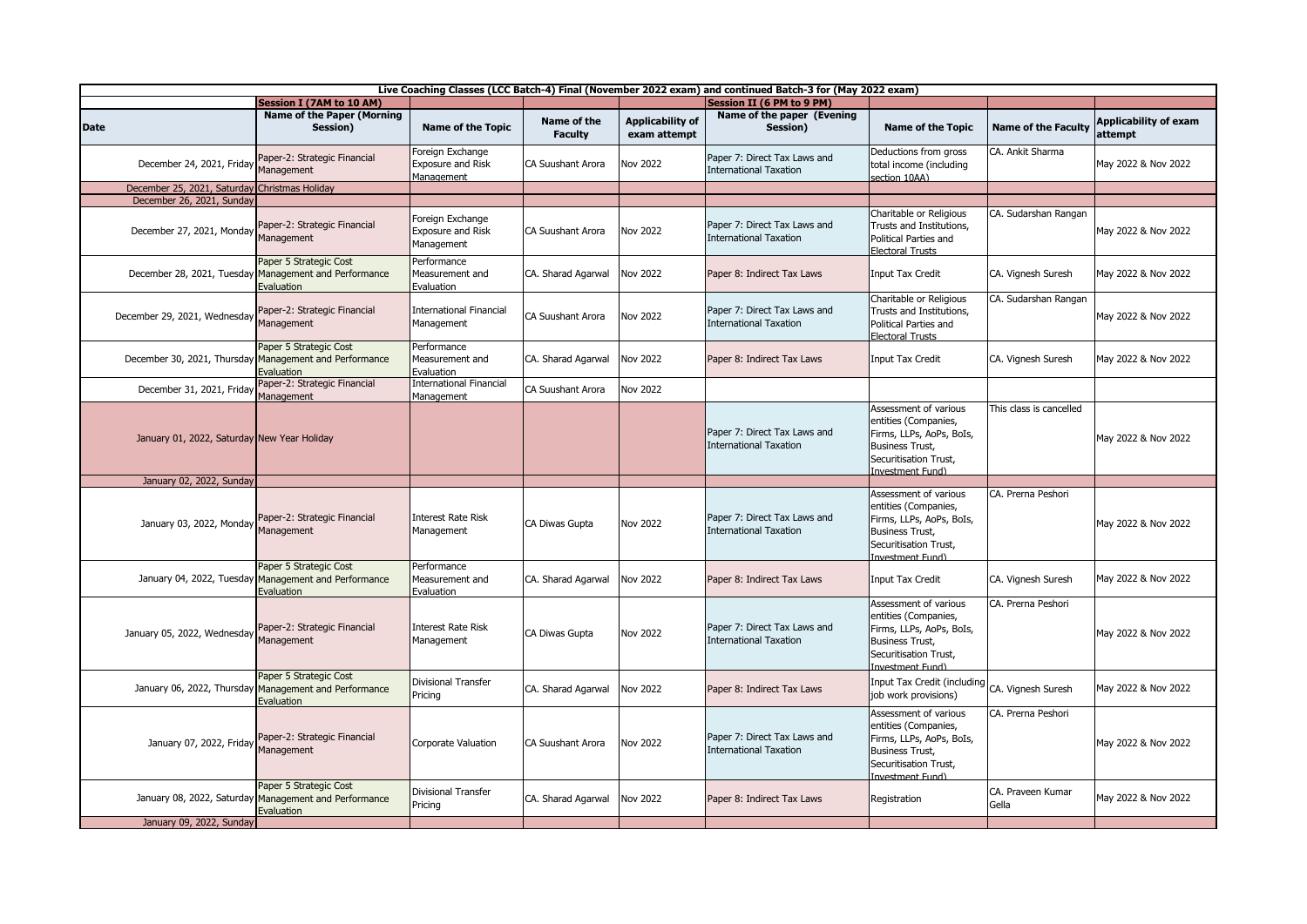| Live Coaching Classes (LCC Batch-4) Final (November 2022 exam) and continued Batch-3 for (May 2022 exam) |                                                                                               |                                                         |                               |                                  |                                                               |                                                                           |                            |                                         |  |
|----------------------------------------------------------------------------------------------------------|-----------------------------------------------------------------------------------------------|---------------------------------------------------------|-------------------------------|----------------------------------|---------------------------------------------------------------|---------------------------------------------------------------------------|----------------------------|-----------------------------------------|--|
|                                                                                                          | <b>Session I (7AM to 10 AM)</b>                                                               |                                                         |                               |                                  | <b>Session II (6 PM to 9 PM)</b>                              |                                                                           |                            |                                         |  |
| <b>Date</b>                                                                                              | <b>Name of the Paper (Morning</b><br>Session)                                                 | <b>Name of the Topic</b>                                | Name of the<br><b>Faculty</b> | Applicability of<br>exam attempt | Name of the paper (Evening<br>Session)                        | <b>Name of the Topic</b>                                                  | <b>Name of the Faculty</b> | <b>Applicability of exam</b><br>attempt |  |
| January 10, 2022, Monday                                                                                 | Paper-2: Strategic Financial<br>Management                                                    | Corporate Valuation                                     | <b>CA Suushant Arora</b>      | Nov 2022                         | Paper 7: Direct Tax Laws and<br>International Taxation        | Deduction, Collection and<br>Recovery of Tax                              | CA. Prerna Peshori         | May 2022 & Nov 2022                     |  |
|                                                                                                          | Paper 5 Strategic Cost<br>January 11, 2022, Tuesday Management and Performance<br>Evaluation  | Divisional Transfer<br>Pricing                          | CA. Sharad Agarwal            | <b>Nov 2022</b>                  | Paper 8: Indirect Tax Laws                                    | Tax Invoice Credit & Debit<br><b>Notes</b><br>E-wav bill                  | CA. Praveen Kumar<br>Gella | May 2022 & Nov 2022                     |  |
| January 12, 2022, Wednesday                                                                              | Paper-2: Strategic Financial<br>Management                                                    | Mergers, Acquisitions<br>and Corporate<br>Restructuring | CA Diwas Gupta                | <b>Nov 2022</b>                  | Paper 7: Direct Tax Laws and<br><b>International Taxation</b> | Deduction, Collection and<br>Recovery of Tax                              | CA. Prerna Peshori         | May 2022 & Nov 2022                     |  |
| January 13, 2022, Thursday                                                                               | Lohiri Holiday                                                                                |                                                         |                               |                                  |                                                               |                                                                           |                            |                                         |  |
| January 14, 2022, Friday                                                                                 | Paper-2: Strategic Financial<br>Management                                                    | Mergers, Acquisitions<br>and Corporate<br>Restructuring | CA Diwas Gupta                | <b>Nov 2022</b>                  | Paper 7: Direct Tax Laws and<br><b>International Taxation</b> | Deduction, Collection and<br>Recovery of Tax                              | CA. Prerna Peshori         | May 2022 & Nov 2022                     |  |
|                                                                                                          | Paper 5 Strategic Cost<br>January 15, 2022, Saturday Management and Performance<br>Evaluation | Divisional Transfer<br>Pricing                          | CA. Sharad Agarwal            | <b>Nov 2022</b>                  | Paper 8: Indirect Tax Laws                                    | Accounts & Records<br>Payment of tax                                      | CA. Praveen Kumar<br>Gella | May 2022 & Nov 2022                     |  |
| January 16, 2022, Sunday                                                                                 |                                                                                               |                                                         |                               |                                  |                                                               |                                                                           |                            |                                         |  |
| January 17, 2022, Monday                                                                                 | Paper-2: Strategic Financial<br>Management                                                    | Mergers, Acquisitions<br>and Corporate<br>Restructuring | CA Diwas Gupta                | <b>Nov 2022</b>                  | Paper 7: Direct Tax Laws and<br><b>International Taxation</b> | Income-tax Authorities                                                    | CA. Prerna Peshori         | May 2022 & Nov 2022                     |  |
|                                                                                                          | Paper 5 Strategic Cost<br>January 18, 2022, Tuesday Management and Performance<br>Evaluation  | Strategic Analysis of<br>Operating Income               | CA. Sharad Agarwal            | <b>Nov 2022</b>                  | Paper 8: Indirect Tax Laws                                    | Imports and Exports under<br><b>GST</b><br>Refunds                        | CA. Praveen Kumar<br>Gella | May 2022 & Nov 2022                     |  |
| January 19, 2022, Wednesday                                                                              | Paper-2: Strategic Financial<br>Management                                                    | Startup Finance & sum-<br>up of all topics              | CA Diwas Gupta                | <b>Nov 2022</b>                  | Paper 7: Direct Tax Laws and<br><b>International Taxation</b> | <b>Assessment Procedure</b>                                               | CA. Prerna Peshori         | May 2022 & Nov 2022                     |  |
|                                                                                                          | Paper 5 Strategic Cost<br>January 20, 2022, Thursday Management and Performance<br>Evaluation | Strategic Analysis of<br>Operating Income               | CA. Sharad Agarwal            | <b>Nov 2022</b>                  | Paper 8: Indirect Tax Laws                                    | Imports and Exports under<br><b>GST</b><br>Refunds                        | CA. Praveen Kumar<br>Gella | May 2022 & Nov 2022                     |  |
| January 21, 2022, Friday                                                                                 |                                                                                               |                                                         |                               |                                  | Paper 8: Indirect Tax Laws                                    | Assessment and Audit<br>Inspection, Search,<br>Seizure and Arrest         | CA. Praveen Kumar<br>Gella | May 2022 & Nov 2022                     |  |
|                                                                                                          | Paper 5 Strategic Cost<br>January 22, 2022, Saturday Management and Performance<br>Evaluation | Strategic Analysis of<br>Operating Income               | CA. Sharad Agarwal            | <b>Nov 2022</b>                  | Paper 8: Indirect Tax Laws                                    | Demands and Recovery                                                      | CA. Praveen Kumar<br>Gella | May 2022 & Nov 2022                     |  |
| January 23, 2022, Sunday                                                                                 |                                                                                               |                                                         |                               |                                  | Paper 7: Direct Tax Laws and<br><b>International Taxation</b> | <b>Assessment Procedure</b>                                               | <b>CA. Prerna Peshori</b>  | May 2022 & Nov 2022                     |  |
| January 24, 2022, Monday                                                                                 |                                                                                               |                                                         |                               |                                  | Paper 7: Direct Tax Laws and<br><b>International Taxation</b> | Appeals and Revision                                                      | CA. Prerna Peshori         | May 2022 & Nov 2022                     |  |
|                                                                                                          | Paper 5 Strategic Cost<br>January 25, 2022, Tuesday Management and Performance<br>Evaluation  | <b>Budgetary Control</b>                                | CA. Sharad Agarwal            | <b>Nov 2022</b>                  | Paper 8: Indirect Tax Laws                                    | <b>Offences and Penalties</b>                                             | CA. Praveen Kumar<br>Gella | May 2022 & Nov 2022                     |  |
| January 26, 2022, Wednesday Republic Day Holiday                                                         |                                                                                               |                                                         |                               |                                  |                                                               |                                                                           |                            |                                         |  |
|                                                                                                          | Paper 5 Strategic Cost<br>January 27, 2022, Thursday Management and Performance<br>Evaluation | <b>Budgetary Control</b>                                | CA. Sharad Agarwal            | <b>Nov 2022</b>                  | Paper 8: Indirect Tax Laws                                    | Appeals and Revision                                                      | CA. Praveen Kumar<br>Gella | May 2022 & Nov 2022                     |  |
| January 28, 2022, Friday                                                                                 | Paper 4: Corporate and Economic<br>Laws                                                       | Winding Up                                              | CA. Navin<br>Khandelwal       | Nov 2022                         | Paper 7: Direct Tax Laws and<br>international Taxation        | Penalties                                                                 | CA. Prerna Peshori         | May 2022 & Nov 2022                     |  |
|                                                                                                          | January 29, 2022, Saturday International Conference for CA Students                           |                                                         |                               |                                  |                                                               |                                                                           |                            |                                         |  |
|                                                                                                          | January 30, 2022, Sunday International Conference for CA Students                             |                                                         |                               |                                  |                                                               |                                                                           |                            |                                         |  |
| January 31, 2022, Monday                                                                                 | Paper 4: Corporate and Economic<br>Laws                                                       | Winding Up                                              | CA. Navin<br>Khandelwal       | <b>Nov 2022</b>                  | Paper 7: Direct Tax Laws and<br><b>International Taxation</b> | Offences and Prosecution<br>and Miscellaneous Provision                   | CA. Prerna Peshori         | May 2022 & Nov 2022                     |  |
|                                                                                                          | Paper 5 Strategic Cost<br>February 01, 2022, Tuesday Management and Performance<br>Evaluation | <b>Standard Costing</b>                                 | CA. Sharad Agarwal            | <b>Nov 2022</b>                  | Paper 8: Indirect Tax Laws                                    | Liability to Pay Tax in<br><b>Certain Cases</b><br><b>Advance Rulings</b> | CA. Praveen Kumar<br>Gella | May 2022 & Nov 2022                     |  |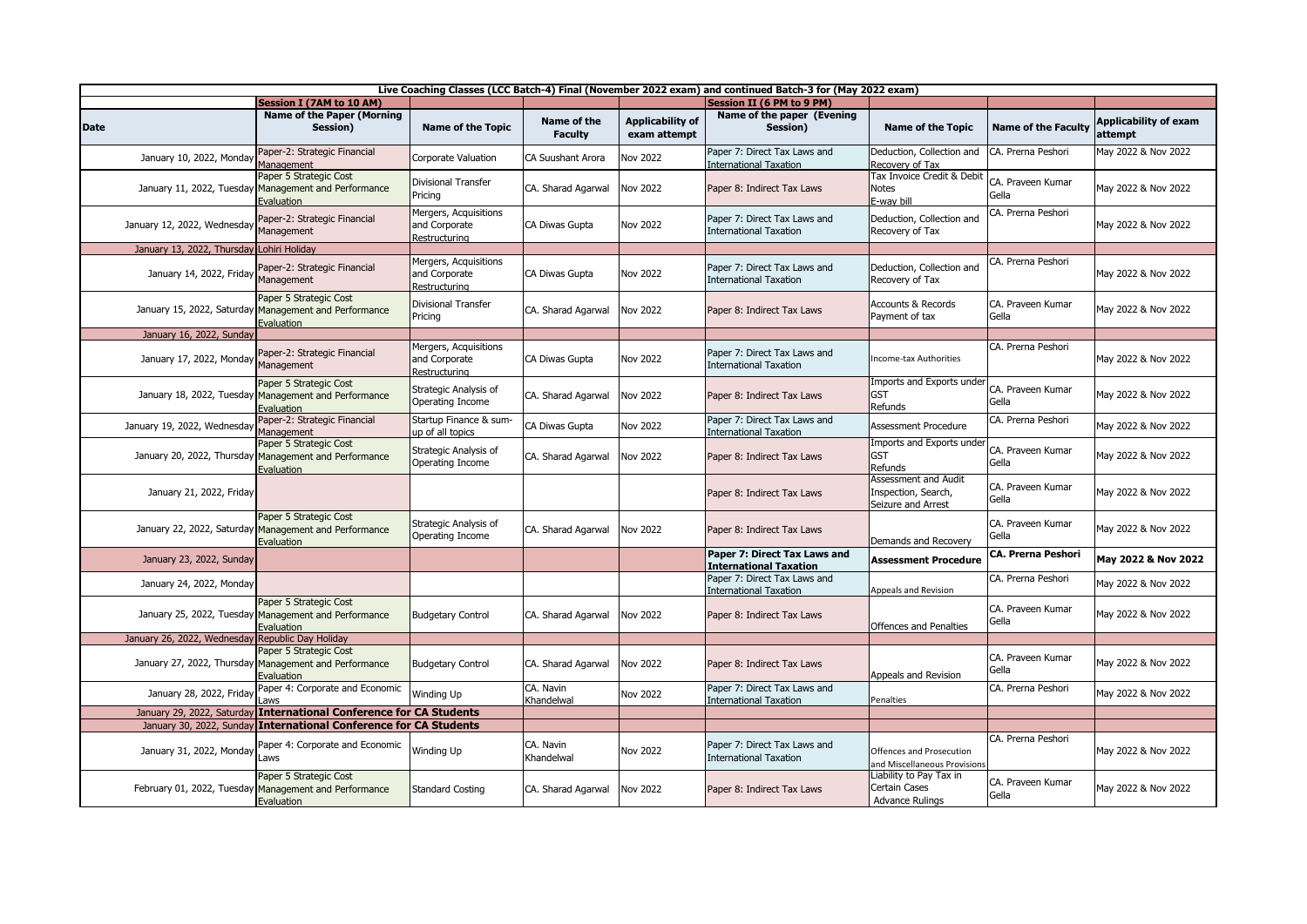| Live Coaching Classes (LCC Batch-4) Final (November 2022 exam) and continued Batch-3 for (May 2022 exam) |                                                                                                |                                                                                                                                                |                               |                                  |                                                               |                                                                                                                                |                                          |                                         |  |
|----------------------------------------------------------------------------------------------------------|------------------------------------------------------------------------------------------------|------------------------------------------------------------------------------------------------------------------------------------------------|-------------------------------|----------------------------------|---------------------------------------------------------------|--------------------------------------------------------------------------------------------------------------------------------|------------------------------------------|-----------------------------------------|--|
|                                                                                                          | <b>Session I (7AM to 10 AM)</b>                                                                |                                                                                                                                                |                               |                                  | Session II (6 PM to 9 PM)                                     |                                                                                                                                |                                          |                                         |  |
| <b>Date</b>                                                                                              | <b>Name of the Paper (Morning</b><br>Session)                                                  | <b>Name of the Topic</b>                                                                                                                       | Name of the<br><b>Faculty</b> | Applicability of<br>exam attempt | Name of the paper (Evening<br>Session)                        | <b>Name of the Topic</b>                                                                                                       | <b>Name of the Faculty</b>               | <b>Applicability of exam</b><br>attempt |  |
| February 02, 2022, Wednesday                                                                             | Paper 4: Corporate and Economic<br>Laws                                                        | Companies incorporated<br>outside India                                                                                                        | CA. S. Srikanth               | Nov 2022                         | Paper 7: Direct Tax Laws and<br><b>International Taxation</b> | Non resident Taxation                                                                                                          | CA. Sudarshan Rangan                     | May 2022 & Nov 2022                     |  |
|                                                                                                          | Paper 5 Strategic Cost<br>February 03, 2022, Thursday Management and Performance<br>Evaluation | <b>Standard Costing</b>                                                                                                                        | CA. Sharad Agarwal            | <b>Nov 2022</b>                  | Paper 8: Indirect Tax Laws                                    | Miscellaneous Provisions<br>including Job work                                                                                 | CA. Praveen Kumar<br>Gella               | May 2022 & Nov 2022                     |  |
| February 04, 2022, Friday                                                                                | Paper 4: Corporate and Economic<br>Laws                                                        | Miscellaneous Provisions<br>-Registered Valuer,<br>Removal of names of<br>companies from register<br>of companies, Nidhis &<br>Dormant Company | CA. Navin<br>Khandelwal       | <b>Nov 2022</b>                  | Paper 7: Direct Tax Laws and<br><b>International Taxation</b> | Non resident Taxation                                                                                                          | CA. Sudarshan Rangan                     | May 2022 & Nov 2022                     |  |
|                                                                                                          | Paper 5 Strategic Cost<br>February 05, 2022, Saturday Management and Performance<br>Evaluation | <b>Standard Costing</b>                                                                                                                        | CA. Sharad Agarwal            | <b>Nov 2022</b>                  | Paper 8: Indirect Tax Laws                                    | Returns                                                                                                                        | CA. Praveen Kumar<br>Gella               | May 2022 & Nov 2022                     |  |
| February 06, 2022, Sunday                                                                                |                                                                                                |                                                                                                                                                |                               |                                  |                                                               |                                                                                                                                |                                          |                                         |  |
|                                                                                                          | February 07, 2022, Monday Paper 4: Corporate and Economic<br>Laws                              | Miscellaneous Provisions<br>-Registered Valuer,<br>Removal of names of<br>companies from register<br>of companies, Nidhis &<br>Dormant Company | CA. Navin<br>Khandelwal       | Nov 2022                         | Paper 7: Direct Tax Laws and<br><b>International Taxation</b> | Non resident Taxation                                                                                                          | CA. Sudarshan Rangan May 2022 & Nov 2022 |                                         |  |
|                                                                                                          | Paper 5 Strategic Cost<br>February 08, 2022, Tuesday Management and Performance<br>Evaluation  | <b>Standard Costing</b>                                                                                                                        | CA. Sharad Agarwal            | <b>Nov 2022</b>                  | Paper 8: Indirect Tax Laws                                    | Levy of and Exemptions<br>from Customs Duty<br>Unit I-Introduction to<br><b>Customs Law</b><br>Unit-II -Levy and<br>Exemptions | CA. Praveen Kumar<br>Gella               | May 2022 & Nov 2022                     |  |
| February 09, 2022, Wednesday Laws                                                                        | Paper 4: Corporate and Economic                                                                | Compounding of<br>offences, Adjudication,<br>Special Courts, National<br>Company Law Tribunal<br>and Appellate Tribunal                        | CA. S. Srikanth               | <b>Nov 2022</b>                  | Paper 7: Direct Tax Laws and<br><b>International Taxation</b> | Double Taxation Relief and<br><b>Advance Rulings</b>                                                                           | CA. Sudarshan Rangan                     | May 2022 & Nov 2022                     |  |
|                                                                                                          | Paper 5 Strategic Cost<br>February 10, 2022, Thursday Management and Performance<br>Evaluation | Case Study                                                                                                                                     | CA. Sharad Agarwal            | <b>Nov 2022</b>                  | Paper 8: Indirect Tax Laws                                    | <b>Types of Duty</b><br>Classification of Imported<br>and Export Goods                                                         | CA. Praveen Kumar<br>Gella               | May 2022 & Nov 2022                     |  |
| February 11, 2022, Friday Laws                                                                           | Paper 4: Corporate and Economic                                                                | The Arbitration and<br>Conciliation Act, 1996                                                                                                  | Ms.Sonali Shah                | Nov 2022                         | Paper 7: Direct Tax Laws and<br><b>International Taxation</b> | Equalisation Levy                                                                                                              | CA. Sudarshan Rangan                     | May 2022 & Nov 2022                     |  |
|                                                                                                          | Paper 5 Strategic Cost<br>February 12, 2022, Saturday Management and Performance<br>Evaluation | Case Study                                                                                                                                     | CA. Sharad Agarwal            | <b>Nov 2022</b>                  | Paper 8: Indirect Tax Laws                                    | Valuation under the<br>Customs Act, 1962                                                                                       | CA. Praveen Kumar<br>Gella               | May 2022 & Nov 2022                     |  |
| February 13, 2022, Sunday                                                                                |                                                                                                |                                                                                                                                                |                               |                                  |                                                               |                                                                                                                                |                                          |                                         |  |
| February 14, 2022, Monday                                                                                | Paper 4: Corporate and Economic<br>Laws                                                        | The Arbitration and<br>Conciliation Act, 1996                                                                                                  | Ms.Sonali Shah                | <b>Nov 2022</b>                  | Paper 7: Direct Tax Laws and<br>international Taxation        | <b>Transfer Pricing</b>                                                                                                        | CA. Prerna Peshori                       | May 2022 & Nov 2022                     |  |
|                                                                                                          | Paper 5 Strategic Cost<br>February 15, 2022, Tuesday Management and Performance<br>Evaluation  | Case Study                                                                                                                                     | CA. Sharad Agarwal            | <b>Nov 2022</b>                  | Paper 8: Indirect Tax Laws                                    | Importation, Exportation<br>and Transportation of<br>Goods                                                                     | CA. Praveen Kumar<br>Gella               | May 2022 & Nov 2022                     |  |
| February 16, 2022, Wednesday                                                                             | Paper 4: Corporate and Economic<br>Laws                                                        | The Foreign Exchange<br>Management Act, 1999                                                                                                   | CA. Ashish Gupta              | <b>Nov 2022</b>                  | Paper 7: Direct Tax Laws and<br><b>International Taxation</b> | <b>Transfer Pricing</b>                                                                                                        | CA. Prerna Peshori                       | May 2022 & Nov 2022                     |  |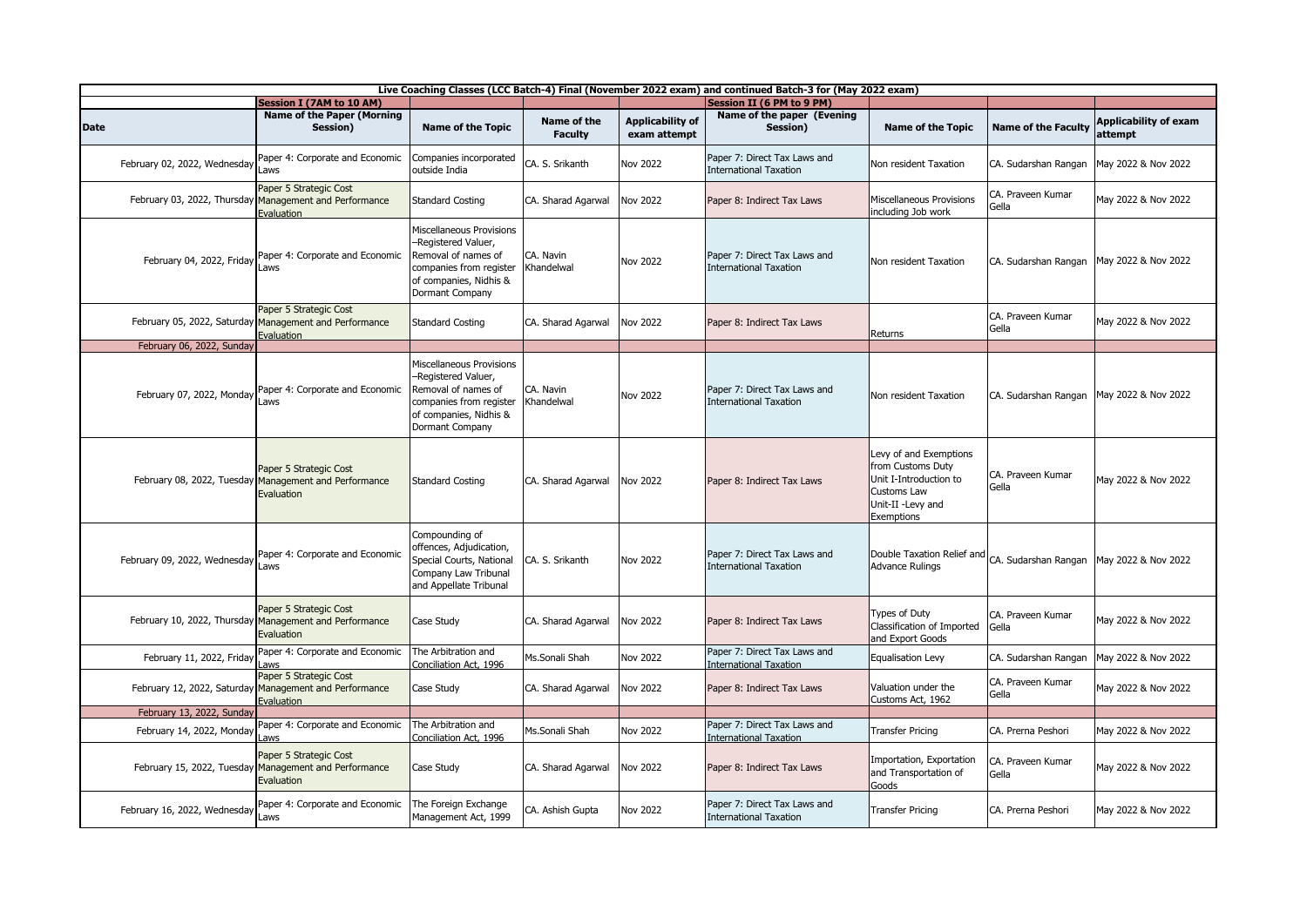| Live Coaching Classes (LCC Batch-4) Final (November 2022 exam) and continued Batch-3 for (May 2022 exam) |                                                                                                |                                                                                                                                              |                               |                                         |                                                               |                                                                                                                                                             |                            |                                         |  |  |
|----------------------------------------------------------------------------------------------------------|------------------------------------------------------------------------------------------------|----------------------------------------------------------------------------------------------------------------------------------------------|-------------------------------|-----------------------------------------|---------------------------------------------------------------|-------------------------------------------------------------------------------------------------------------------------------------------------------------|----------------------------|-----------------------------------------|--|--|
|                                                                                                          | <b>Session I (7AM to 10 AM)</b>                                                                |                                                                                                                                              |                               |                                         | <b>Session II (6 PM to 9 PM)</b>                              |                                                                                                                                                             |                            |                                         |  |  |
| <b>Date</b>                                                                                              | <b>Name of the Paper (Morning</b><br>Session)                                                  | <b>Name of the Topic</b>                                                                                                                     | Name of the<br><b>Faculty</b> | <b>Applicability of</b><br>exam attempt | Name of the paper (Evening<br>Session)                        | Name of the Topic                                                                                                                                           | <b>Name of the Faculty</b> | <b>Applicability of exam</b><br>attempt |  |  |
|                                                                                                          | Paper 5 Strategic Cost<br>February 17, 2022, Thursday Management and Performance<br>Evaluation | Case Study                                                                                                                                   | CA. Sharad Agarwal            | <b>Nov 2022</b>                         | Paper 8: Indirect Tax Laws                                    | Duty Drawback<br>Refund                                                                                                                                     | CA. Praveen Kumar<br>Gella | May 2022 & Nov 2022                     |  |  |
| February 18, 2022, Friday                                                                                | Paper 4: Corporate and Economic<br>Laws                                                        | The Foreign Exchange<br>Management Act, 1999                                                                                                 | CA. Ashish Gupta              | <b>Nov 2022</b>                         | Paper 7: Direct Tax Laws and<br><b>International Taxation</b> | <b>Transfer Pricing</b>                                                                                                                                     | CA. Prerna Peshori         | May 2022 & Nov 2022                     |  |  |
|                                                                                                          | February 19, 2022, Saturday Paper-1: Financial Reporting                                       | Conceptual Framework<br>for Financial Reporting CA. Aditya Kulkarni<br>under Ind AS                                                          |                               | May and Nov<br>2022                     | Paper 8: Indirect Tax Laws                                    | Foreign Trade Policy<br>Unit $I$ – Introduction to<br><b>FTP</b><br>Unit II - Basic Concepts<br>relating to Export<br>Promotion Schemes under<br><b>FTP</b> | CA. Praveen Kumar<br>Gella | May 2022 & Nov 2022                     |  |  |
| February 20, 2022, Sunday                                                                                |                                                                                                |                                                                                                                                              |                               |                                         |                                                               |                                                                                                                                                             |                            |                                         |  |  |
| February 21, 2022, Monday                                                                                | Paper 4: Corporate and Economic<br>Laws                                                        | The Foreign Exchange<br>Management Act, 1999                                                                                                 | CA. Ashish Gupta              | <b>Nov 2022</b>                         | Paper 7: Direct Tax Laws and<br><b>International Taxation</b> | Tax Planning, Tax<br>Avoidance and Tax<br>Evasion                                                                                                           | CA. Prerna Peshori         | May 2022 & Nov 2022                     |  |  |
|                                                                                                          | February 22, 2022, Tuesday Paper-1: Financial Reporting                                        | Ind AS 115 : Revenue<br>From Contracts with<br><b>Customers</b>                                                                              | CA. Alok Garg                 | May and Nov<br>2022                     | Paper 8: Indirect Tax Laws                                    | <b>Statutory Update</b>                                                                                                                                     | CA. Vignesh Suresh         | May 2022 & Nov 2022                     |  |  |
| February 23, 2022, Wednesday                                                                             | Paper 4: Corporate and Economic<br>Laws                                                        | The Prevention of Money<br>Laundering Act, 2002                                                                                              | CA. S. Srikanth               | <b>Nov 2022</b>                         |                                                               |                                                                                                                                                             |                            |                                         |  |  |
| February 24, 2022, Thursday Paper-1: Financial Reporting                                                 |                                                                                                | Ind AS 115 : Revenue<br>From Contracts with<br><b>Customers</b>                                                                              | CA. Alok Garg                 |                                         | May and Nov 2022 Paper 8: Indirect Tax Laws                   | Problem Solving sesion                                                                                                                                      | CA. Vignesh Suresh         | May 2022 & Nov 2022                     |  |  |
| February 25, 2022, Friday                                                                                | Paper 4: Corporate and Economic<br>Laws                                                        | Foreign Contribution<br>Regulation Act, 2010                                                                                                 | CA. S. Srikanth               | <b>Nov 2022</b>                         |                                                               |                                                                                                                                                             |                            |                                         |  |  |
|                                                                                                          | February 26, 2022, Saturday Paper-1: Financial Reporting                                       | Ind AS 115 : Revenue<br>From Contracts with<br><b>Customers</b>                                                                              | CA. Alok Garg                 | May and Nov 2022                        |                                                               |                                                                                                                                                             |                            |                                         |  |  |
| February 27, 2022, Sunday                                                                                |                                                                                                |                                                                                                                                              |                               |                                         |                                                               |                                                                                                                                                             |                            |                                         |  |  |
|                                                                                                          | February 28, 2022, Monday Paper 4: Corporate and Economic<br>Laws                              | The Securities Exchange<br>Board of India Act, 1992,<br>and SEBI (Listing<br>Obligations and<br>Disclosure Requirement)<br>Regulations, 2015 | CA. Navin<br>Khandelwal       | <b>Nov 2022</b>                         |                                                               |                                                                                                                                                             |                            |                                         |  |  |
| March 01, 2022, Tuesday Maha Shvratri Holiday                                                            |                                                                                                |                                                                                                                                              |                               |                                         |                                                               |                                                                                                                                                             |                            |                                         |  |  |
|                                                                                                          | March 02, 2022, Wednesday Paper 4: Corporate and Economic<br>Laws                              | The Securities Exchange<br>Board of India Act, 1992,<br>and SEBI (Listing<br>Obligations and<br>Disclosure Requirement)<br>Regulations, 2015 | CA. Navin<br>Khandelwal       | <b>Nov 2022</b>                         |                                                               |                                                                                                                                                             |                            |                                         |  |  |
|                                                                                                          | March 03, 2022, Thursday Paper-1: Financial Reporting                                          | Ind AS 115 : Revenue<br>From Contracts with<br><b>Customers</b>                                                                              | CA. Alok Garg                 | May and Nov 2022                        |                                                               |                                                                                                                                                             |                            |                                         |  |  |
| March 04, 2022, Friday Laws                                                                              | Paper 4: Corporate and Economic                                                                | The Insolvency and<br>Bankruptcy Code, 2016                                                                                                  | CS. Rajeev Babel              | <b>Nov 2022</b>                         |                                                               |                                                                                                                                                             |                            |                                         |  |  |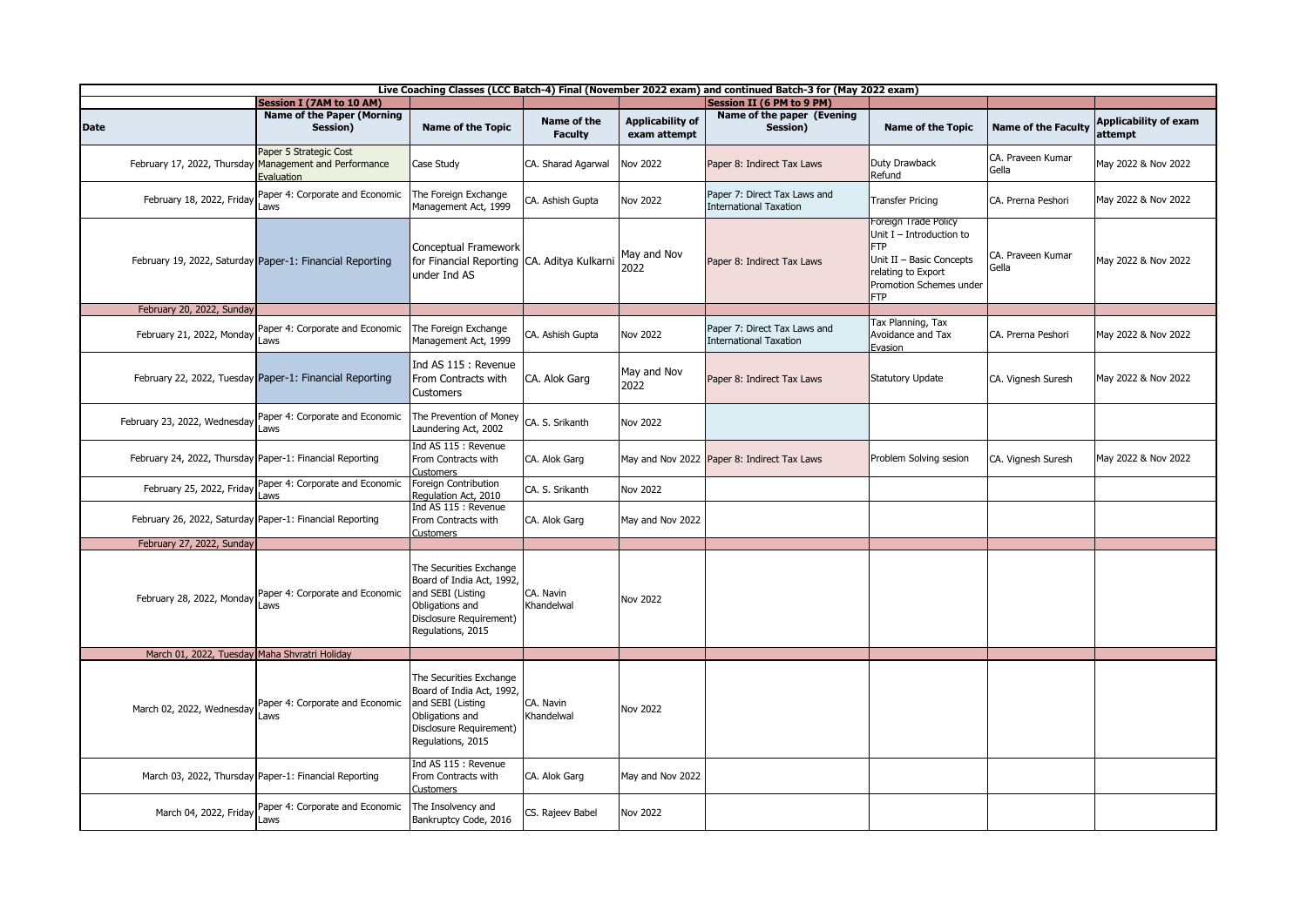|                                                                      | Live Coaching Classes (LCC Batch-4) Final (November 2022 exam) and continued Batch-3 for (May 2022 exam) |                                                                                 |                                                 |                                         |                                        |                          |                            |                                         |  |  |  |
|----------------------------------------------------------------------|----------------------------------------------------------------------------------------------------------|---------------------------------------------------------------------------------|-------------------------------------------------|-----------------------------------------|----------------------------------------|--------------------------|----------------------------|-----------------------------------------|--|--|--|
|                                                                      | <b>Session I (7AM to 10 AM)</b>                                                                          |                                                                                 |                                                 |                                         | <b>Session II (6 PM to 9 PM)</b>       |                          |                            |                                         |  |  |  |
| <b>Date</b>                                                          | <b>Name of the Paper (Morning</b><br>Session)                                                            | Name of the Topic                                                               | Name of the<br><b>Faculty</b>                   | <b>Applicability of</b><br>exam attempt | Name of the paper (Evening<br>Session) | <b>Name of the Topic</b> | <b>Name of the Faculty</b> | <b>Applicability of exam</b><br>attempt |  |  |  |
|                                                                      | March 05, 2022, Saturday Paper-1: Financial Reporting                                                    | Ind AS 115 : Revenue<br>From Contracts with<br>Customers                        | CA. Alok Garg                                   | May and Nov 2022                        |                                        |                          |                            |                                         |  |  |  |
| March 06, 2022, Sunday                                               |                                                                                                          |                                                                                 |                                                 |                                         |                                        |                          |                            |                                         |  |  |  |
| March 07, 2022, Monday                                               | Paper 4: Corporate and Economic<br>Laws                                                                  | The Insolvency and<br>Bankruptcy Code, 2016                                     | CS. Rajeev Babel                                | <b>Nov 2022</b>                         |                                        |                          |                            |                                         |  |  |  |
|                                                                      | March 08, 2022, Tuesday Paper-1: Financial Reporting                                                     | Ind AS 102 : Share<br><b>Based Pavment</b>                                      | CA. Aditya Kulkarni                             | <b>Nov 2022</b>                         |                                        |                          |                            |                                         |  |  |  |
| March 09, 2022, Wednesday                                            | Paper 4: Corporate and Economic<br>Laws                                                                  | The Insolvency and<br>Bankruptcy Code, 2016                                     | CS. Rajeev Babel                                | <b>Nov 2022</b>                         |                                        |                          |                            |                                         |  |  |  |
|                                                                      | March 10, 2022, Thursday Paper-1: Financial Reporting                                                    | Ind AS 102: Share<br><b>Based Payment</b>                                       | CA. Aditya Kulkarni                             | <b>Nov 2022</b>                         |                                        |                          |                            |                                         |  |  |  |
| March 11, 2022, Friday Professional Ethics                           | Paper 3: Advanced Auditing and                                                                           | Chapter 18:<br>Professional Ethics                                              | CA. Harshad<br>Tekwani & CA.<br>Karuna Bhansali | May and Nov.<br>2022                    |                                        |                          |                            |                                         |  |  |  |
|                                                                      | March 12, 2022, Saturday Paper-1: Financial Reporting                                                    | Ind AS 16: Property,<br>Plant and Equipment                                     | CA. Alok Garg                                   | <b>Nov-22</b>                           |                                        |                          |                            |                                         |  |  |  |
|                                                                      | March 13, 2022, Sunday Paper-1: Financial Reporting                                                      | Ind AS<br>115_Topic_Service<br>Concession<br>Arrangements (Recorded<br>session) | CA. Alok Garg                                   | <b>Nov-22</b>                           |                                        |                          |                            |                                         |  |  |  |
| March 14, 2022, Monday                                               | Paper 3: Advanced Auditing and<br><b>Professional Ethics</b>                                             | Chapter 18:<br>Professional Ethics                                              | CA. Harshad<br>Tekwani                          | May and Nov.<br>2022                    |                                        |                          |                            |                                         |  |  |  |
|                                                                      | March 15, 2022, Tuesday Paper-1: Financial Reporting                                                     | Ind AS 16: Property,<br>Plant and Equipment                                     | CA. Alok Garg                                   | <b>Nov-22</b>                           |                                        |                          |                            |                                         |  |  |  |
| March 16, 2022, Wednesday                                            | Paper 3: Advanced Auditing and<br><b>Professional Ethics</b>                                             | Chapter 18:<br>Professional Ethics                                              | CA. Harshad<br>Tekwani                          | May and Nov.<br>2022                    |                                        |                          |                            |                                         |  |  |  |
|                                                                      | March 17, 2022, Thursday Paper-1: Financial Reporting                                                    | Ind AS 38 : Intangible<br><b>Assets</b>                                         | CA. Alok Garg                                   | <b>Nov-22</b>                           |                                        |                          |                            |                                         |  |  |  |
| March 18, 2022, Friday Holi Holiday                                  |                                                                                                          | Ind AS 38 : Intangible                                                          |                                                 |                                         |                                        |                          |                            |                                         |  |  |  |
|                                                                      | March 19, 2022, Saturday Paper-1: Financial Reporting                                                    | Assets                                                                          | CA. Alok Garg                                   | <b>Nov-22</b>                           |                                        |                          |                            |                                         |  |  |  |
| March 20, 2022, Sunday<br>March 21, 2022, Monday Professional Ethics | Paper 3: Advanced Auditing and                                                                           | Chapter 18:<br>Professional Ethics &<br>Chapter 5: Company<br>Audit             | CA. Harshad<br>Tekwani                          | May and Nov.<br>2022                    |                                        |                          |                            |                                         |  |  |  |
|                                                                      | March 22, 2022, Tuesday Paper-1: Financial Reporting                                                     | Ind AS 116: Leases                                                              | CA. Aditya Kulkarni Nov 2022                    |                                         |                                        |                          |                            |                                         |  |  |  |
| March 23, 2022, Wednesday Professional Ethics                        | Paper 3: Advanced Auditing and                                                                           | Chapter 5: Company<br>Audit & CARO 2020                                         | CA. Harshad<br>Tekwani                          | May and Nov.<br>2022                    |                                        |                          |                            |                                         |  |  |  |
|                                                                      | March 24, 2022, Thursday Paper-1: Financial Reporting                                                    | Ind AS 116: Leases                                                              | CA. Aditya Kulkarni                             | <b>Nov 2022</b>                         |                                        |                          |                            |                                         |  |  |  |
| March 25, 2022, Friday Professional Ethics                           | Paper 3: Advanced Auditing and                                                                           | Chapter 5: Company<br>Audit & CARO 2020                                         | CA. Harshad<br>Tekwani                          | May and Nov.<br>2022                    |                                        |                          |                            |                                         |  |  |  |
|                                                                      | March 26, 2022, Saturday Paper-1: Financial Reporting                                                    | Ind AS 116: Leases                                                              | CA. Aditya Kulkarni Nov 2022                    |                                         |                                        |                          |                            |                                         |  |  |  |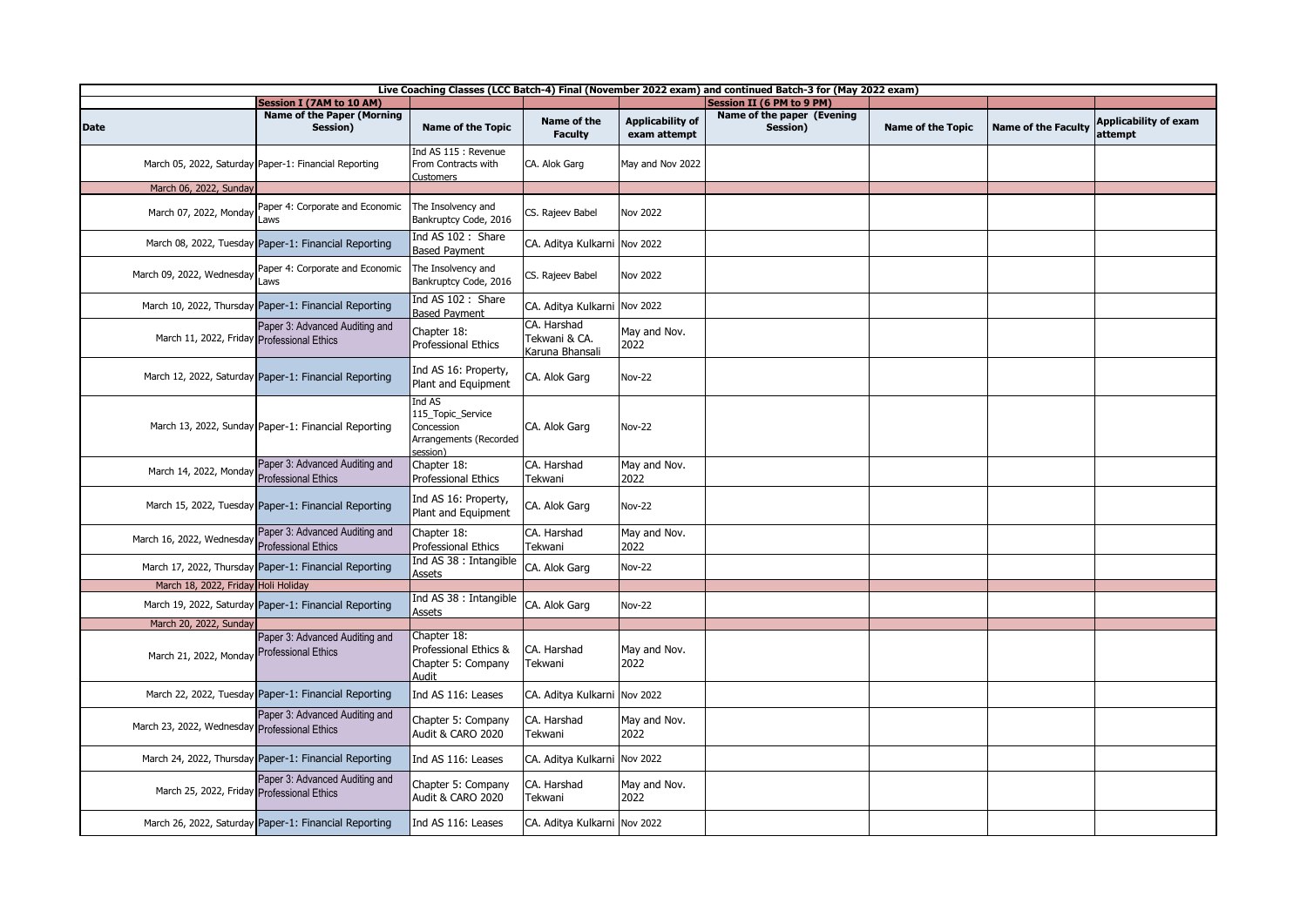| Live Coaching Classes (LCC Batch-4) Final (November 2022 exam) and continued Batch-3 for (May 2022 exam) |                                                              |                                                                                                                                                      |                               |                                         |                                        |                          |                            |                                         |  |
|----------------------------------------------------------------------------------------------------------|--------------------------------------------------------------|------------------------------------------------------------------------------------------------------------------------------------------------------|-------------------------------|-----------------------------------------|----------------------------------------|--------------------------|----------------------------|-----------------------------------------|--|
|                                                                                                          | <b>Session I (7AM to 10 AM)</b>                              |                                                                                                                                                      |                               |                                         | Session II (6 PM to 9 PM)              |                          |                            |                                         |  |
| <b>Date</b>                                                                                              | <b>Name of the Paper (Morning</b><br>Session)                | <b>Name of the Topic</b>                                                                                                                             | Name of the<br><b>Faculty</b> | <b>Applicability of</b><br>exam attempt | Name of the paper (Evening<br>Session) | <b>Name of the Topic</b> | <b>Name of the Faculty</b> | <b>Applicability of exam</b><br>attempt |  |
| March 27, 2022, Sunday                                                                                   |                                                              |                                                                                                                                                      |                               |                                         |                                        |                          |                            |                                         |  |
| March 28, 2022, Monday                                                                                   | Paper 3: Advanced Auditing and<br><b>Professional Ethics</b> | Chaper 5: Company<br>Audit & CARO 2020 &<br>Chapter 7: Audit<br>Committee and<br>Corporate Governance                                                | CA. Harshad<br>Tekwani        | May and Nov.<br>2022                    |                                        |                          |                            |                                         |  |
|                                                                                                          | March 29, 2022, Tuesday Paper-1: Financial Reporting         | Ind AS 116: Leases                                                                                                                                   | CA. Aditya Kulkarni Nov 2022  |                                         |                                        |                          |                            |                                         |  |
| March 30, 2022, Wednesday                                                                                | Paper 3: Advanced Auditing and<br><b>Professional Ethics</b> | Chapter 5: Company<br>Audit (including<br>Revised Schedule III & Tekwani<br>CARO 2020)                                                               | CA. Harshad                   | May and Nov.<br>2022                    |                                        |                          |                            |                                         |  |
|                                                                                                          | March 31, 2022, Thursday Paper-1: Financial Reporting        | Ind AS 41: Agriculture                                                                                                                               | CA. Alok Garg                 | May and Nov.<br>2022                    |                                        |                          |                            |                                         |  |
| April 01, 2022, Friday Professional Ethics                                                               | Paper 3: Advanced Auditing and                               | Chapter 7: Audit<br>Committee and<br>Corporate Governance                                                                                            | CA. Harshad<br>Tekwani        | <b>Nov 2022</b>                         |                                        |                          |                            |                                         |  |
|                                                                                                          | April 02, 2022, Saturday Paper-1: Financial Reporting        | Ind AS 23 : Borrowing<br>Costs                                                                                                                       | CA. Shilpa Agrawal            | May and Nov.<br>2022                    |                                        |                          |                            |                                         |  |
| April 03, 2022, Sunday                                                                                   |                                                              |                                                                                                                                                      |                               |                                         |                                        |                          |                            |                                         |  |
| April 04, 2022, Monday                                                                                   | Paper 3: Advanced Auditing and<br><b>Professional Ethics</b> | Chapter 7: Audit<br>Committee and<br>Corporate Governance CA. Harshad<br>& Chapter 8: Audit of<br><b>Consolidated Financial</b><br><b>Statements</b> | Tekwani                       | Nov 2022                                |                                        |                          |                            |                                         |  |
|                                                                                                          | April 05, 2022, Tuesday Paper-1: Financial Reporting         | Ind AS 40:<br><b>Investment Property</b>                                                                                                             | CA. Anshul Kumar              | May and Nov.<br>2022                    |                                        |                          |                            |                                         |  |
| April 06, 2022, Wednesday Professional Ethics                                                            | Paper 3: Advanced Auditing and                               | Chapter 8: Audit of<br>Consolidated Financial<br><b>Statements</b>                                                                                   | CA. Harshad<br>Tekwani        | <b>Nov 2022</b>                         |                                        |                          |                            |                                         |  |
|                                                                                                          | April 07, 2022, Thursday Paper-1: Financial Reporting        | Ind AS 36 :<br><b>Impairment of Assets</b>                                                                                                           | CA. Alok Garg                 | May and Nov.<br>2022                    |                                        |                          |                            |                                         |  |
| April 08, 2022, Friday                                                                                   | Paper 3: Advanced Auditing and<br><b>Professional Ethics</b> | Chapter 12: Audit<br>under Fiscal Laws                                                                                                               | CA. Harshad<br>Tekwani        | <b>Nov 2022</b>                         |                                        |                          |                            |                                         |  |
| April 09, 2022, Saturday                                                                                 |                                                              |                                                                                                                                                      |                               |                                         |                                        |                          |                            |                                         |  |
|                                                                                                          | April 10, 2022, Sunday Paper-1: Financial Reporting          | Ind AS 36 :<br><b>Impairment of Assets</b>                                                                                                           | CA. Alok Garg                 | May and Nov.<br>2022                    |                                        |                          |                            |                                         |  |
| April 11, 2022, Monday                                                                                   | Paper 3: Advanced Auditing and<br><b>Professional Ethics</b> | Chapter 12: Audit<br>under Fiscal Laws                                                                                                               | CA. Harshad<br>Tekwani        | <b>Nov 2022</b>                         |                                        |                          |                            |                                         |  |
|                                                                                                          | April 12, 2022, Tuesday Paper-1: Financial Reporting         | Ind AS 33 : Earnings<br>per Share                                                                                                                    | CA. Aditya Kulkarni           | May and Nov.<br>2022                    |                                        |                          |                            |                                         |  |
| April 13, 2022, Wednesday Professional Ethics                                                            | Paper 3: Advanced Auditing and                               | Chapter 11: Audit of<br>Non-Banking Financial<br>Companies                                                                                           | CA. Achal Jain                | <b>Nov 2022</b>                         |                                        |                          |                            |                                         |  |
|                                                                                                          | April 14, 2022, Thursday Mahavir Jayanti Holiday             |                                                                                                                                                      |                               |                                         |                                        |                          |                            |                                         |  |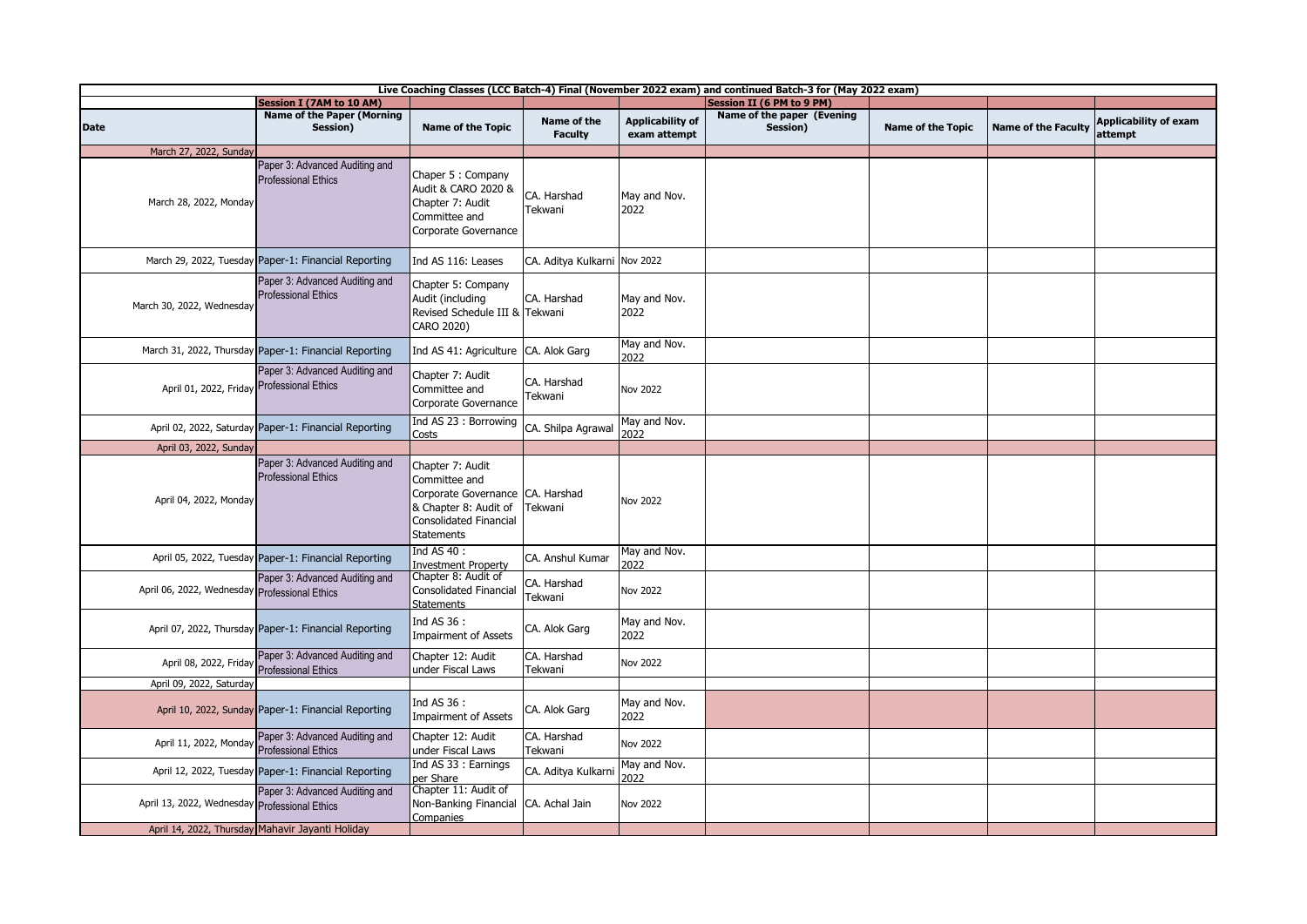| Live Coaching Classes (LCC Batch-4) Final (November 2022 exam) and continued Batch-3 for (May 2022 exam) |                                                              |                                                                                                                                    |                               |                                         |                                        |                          |                            |                                         |  |
|----------------------------------------------------------------------------------------------------------|--------------------------------------------------------------|------------------------------------------------------------------------------------------------------------------------------------|-------------------------------|-----------------------------------------|----------------------------------------|--------------------------|----------------------------|-----------------------------------------|--|
|                                                                                                          | <b>Session I (7AM to 10 AM)</b>                              |                                                                                                                                    |                               |                                         | <b>Session II (6 PM to 9 PM)</b>       |                          |                            |                                         |  |
| <b>Date</b>                                                                                              | <b>Name of the Paper (Morning</b><br>Session)                | Name of the Topic                                                                                                                  | Name of the<br><b>Faculty</b> | <b>Applicability of</b><br>exam attempt | Name of the paper (Evening<br>Session) | <b>Name of the Topic</b> | <b>Name of the Faculty</b> | <b>Applicability of exam</b><br>attempt |  |
| April 15, 2022, Friday                                                                                   |                                                              |                                                                                                                                    |                               |                                         |                                        |                          |                            |                                         |  |
|                                                                                                          | April 16, 2022, Saturday Paper-1: Financial Reporting        | Ind AS 33 : Earnings<br>per Share                                                                                                  | CA. Aditya Kulkarni           | May and Nov.<br>2022                    |                                        |                          |                            |                                         |  |
| April 17, 2022, Sunday                                                                                   |                                                              |                                                                                                                                    |                               |                                         |                                        |                          |                            |                                         |  |
| April 18, 2022, Monday Professional Ethics                                                               | Paper 3: Advanced Auditing and                               | Chapter 11: Audit of<br>Non-Banking Financial CA. Achal Jain<br>Companies                                                          |                               | <b>Nov 2022</b>                         |                                        |                          |                            |                                         |  |
|                                                                                                          | April 19, 2022, Tuesday Paper-1: Financial Reporting         | Ind AS 33 : Earnings<br>per Share                                                                                                  | CA. Aditya Kulkarni           | May and Nov.<br>2022                    |                                        |                          |                            |                                         |  |
| April 20, 2022, Wednesday Professional Ethics                                                            | Paper 3: Advanced Auditing and                               | Chapter 17: Peer<br>Review and Quality<br><b>Review</b>                                                                            | CA. Harshad<br>Tekwani        | Nov 2022                                |                                        |                          |                            |                                         |  |
|                                                                                                          | April 21, 2022, Thursday Paper-1: Financial Reporting        | Ind AS 24 : Related<br>Party Disclosures                                                                                           | CA. Aditya Kulkarni           | May and Nov.<br>2022                    |                                        |                          |                            |                                         |  |
| April 22, 2022, Friday Professional Ethics                                                               | Paper 3: Advanced Auditing and                               | Chapter 17: Peer<br>Review and Quality<br>Review                                                                                   | CA. Harshad<br>Tekwani        | Nov 2022                                |                                        |                          |                            |                                         |  |
|                                                                                                          | April 23, 2022, Saturday Paper-1: Financial Reporting        | Ind AS 103 : Business<br>Combinations                                                                                              | CA. Amit Jain                 | May and Nov.<br>2022                    |                                        |                          |                            |                                         |  |
| April 24, 2022, Sunday                                                                                   |                                                              |                                                                                                                                    |                               |                                         |                                        |                          |                            |                                         |  |
| April 25, 2022, Monday                                                                                   | Paper 3: Advanced Auditing and<br><b>Professional Ethics</b> | Chapter 9: Audit of<br><b>Banks</b>                                                                                                | CA. Harshad<br>Tekwani        | Nov 2022                                |                                        |                          |                            |                                         |  |
|                                                                                                          | April 26, 2022, Tuesday Paper-1: Financial Reporting         | Ind AS 103 : Business<br>Combinations                                                                                              | CA. Amit Jain                 | May and Nov.<br>2022                    |                                        |                          |                            |                                         |  |
| April 27, 2022, Wednesday                                                                                | Paper 3: Advanced Auditing and<br><b>Professional Ethics</b> | Chapter 9: Audit of<br><b>Banks</b>                                                                                                | CA. Harshad<br>Tekwani        | Nov 2022                                |                                        |                          |                            |                                         |  |
|                                                                                                          | April 28, 2022, Thursday Paper-1: Financial Reporting        | Ind AS 103 : Business<br>Combinations                                                                                              | CA. Amit Jain                 | May and Nov.<br>2022                    |                                        |                          |                            |                                         |  |
| April 29, 2022, Friday                                                                                   | Paper 3: Advanced Auditing and<br><b>Professional Ethics</b> | Chapter 10: Audit of<br><b>Insurance Company</b>                                                                                   | CA. Harshad<br>Tekwani        | Nov 2022                                |                                        |                          |                            |                                         |  |
| April 30, 2022, Saturday                                                                                 |                                                              |                                                                                                                                    |                               |                                         |                                        |                          |                            |                                         |  |
|                                                                                                          | May 01, 2022, Sunday Paper-1: Financial Reporting            | Ind AS 103 : Business<br>Combinations                                                                                              | CA. Amit Jain                 | May and Nov.<br>2022                    |                                        |                          |                            |                                         |  |
| May 02, 2022, Monday Professional Ethics                                                                 | Paper 3: Advanced Auditing and                               | Chapter 16: Due<br>Diligence,<br>Investigation and<br><b>Forensic Audit</b>                                                        | CA. Harshad<br>Tekwani        | Nov. 2022                               |                                        |                          |                            |                                         |  |
| May 03, 2022, Tuesday Id-ul-Fitr Holiday                                                                 |                                                              |                                                                                                                                    |                               |                                         |                                        |                          |                            |                                         |  |
| May 04, 2022, Wednesday                                                                                  | Paper 3: Advanced Auditing and<br><b>Professional Ethics</b> | Chapter 16: Due<br>Diligence,<br>Investigation and<br>Forensic Audit                                                               | CA. Harshad<br>Tekwani        | Nov. 2022                               |                                        |                          |                            |                                         |  |
|                                                                                                          | May 05, 2022, Thursday Paper-1: Financial Reporting          | Ind AS 110 :<br><b>Consolidated Financial</b><br>Statements and Ind AS CA. Aditya Kulkarni Nov. 2022<br>111: Joint<br>Arrangements |                               |                                         |                                        |                          |                            |                                         |  |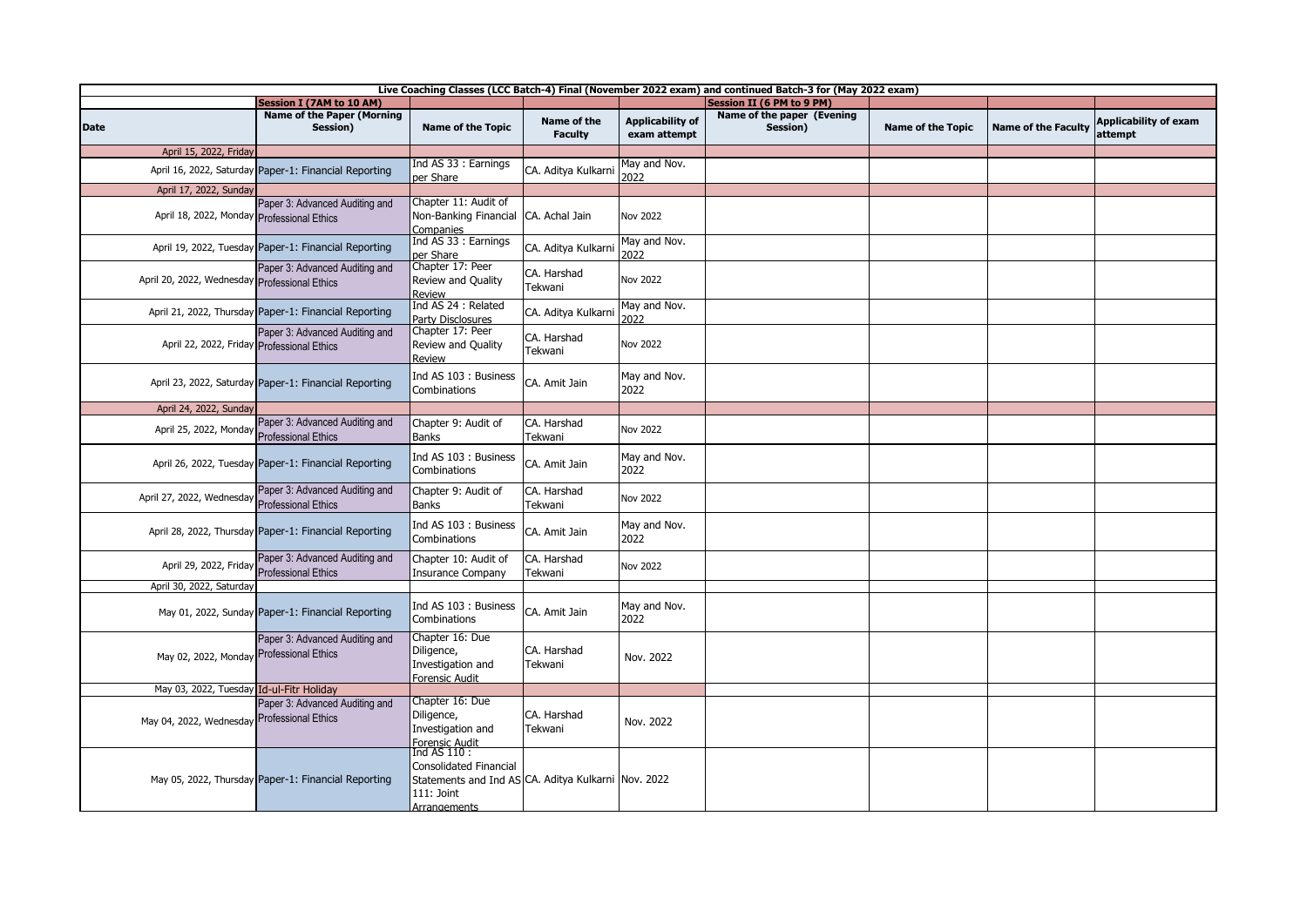| Live Coaching Classes (LCC Batch-4) Final (November 2022 exam) and continued Batch-3 for (May 2022 exam) |                                                              |                                                                                                                                                     |                               |                                         |                                        |                          |                            |                                         |  |
|----------------------------------------------------------------------------------------------------------|--------------------------------------------------------------|-----------------------------------------------------------------------------------------------------------------------------------------------------|-------------------------------|-----------------------------------------|----------------------------------------|--------------------------|----------------------------|-----------------------------------------|--|
|                                                                                                          | <b>Session I (7AM to 10 AM)</b>                              |                                                                                                                                                     |                               |                                         | <b>Session II (6 PM to 9 PM)</b>       |                          |                            |                                         |  |
| <b>Date</b>                                                                                              | <b>Name of the Paper (Morning</b><br>Session)                | <b>Name of the Topic</b>                                                                                                                            | Name of the<br><b>Faculty</b> | <b>Applicability of</b><br>exam attempt | Name of the paper (Evening<br>Session) | <b>Name of the Topic</b> | <b>Name of the Faculty</b> | <b>Applicability of exam</b><br>attempt |  |
| May 06, 2022, Friday Professional Ethics                                                                 | Paper 3: Advanced Auditing and                               | Chapter 15: Internal<br>Audit, Management<br>and Operational Audit                                                                                  | CA. Harshad<br>Tekwani        | Nov. 2022                               |                                        |                          |                            |                                         |  |
|                                                                                                          | May 07, 2022, Saturday Paper-1: Financial Reporting          | Ind AS 110 :<br>Consolidated Financial<br>Statements and Ind AS CA. Aditya Kulkarni Nov. 2022<br>111: Joint<br>Arrangements                         |                               |                                         |                                        |                          |                            |                                         |  |
| May 08, 2022, Sunday                                                                                     |                                                              |                                                                                                                                                     |                               |                                         |                                        |                          |                            |                                         |  |
| May 09, 2022, Monday                                                                                     | Paper 3: Advanced Auditing and<br><b>Professional Ethics</b> | Chapter 15: Internal<br>Audit, Management<br>and Operational Audit<br>& Chapter 13: Audit of Tekwani<br><b>Public Sector</b><br>Indertakings        | CA. Harshad                   | Nov. 2022                               |                                        |                          |                            |                                         |  |
|                                                                                                          | May 10, 2022, Tuesday Paper-1: Financial Reporting           | Ind AS 110 :<br>Consolidated Financial<br>Statements and Ind AS CA. Aditya Kulkarni Nov. 2022<br>111: Joint<br>Arrangements<br>Chapter 13: Audit of |                               |                                         |                                        |                          |                            |                                         |  |
| May 11, 2022, Wednesday                                                                                  | Paper 3: Advanced Auditing and<br><b>Professional Ethics</b> | <b>Public Sector</b><br>Undertakings &<br>Chapter 14: Liabilities<br>of Auditor<br>Ind AS 110:                                                      | CA. Harshad<br>Tekwani        | Nov. 2022                               |                                        |                          |                            |                                         |  |
|                                                                                                          | May 12, 2022, Thursday Paper-1: Financial Reporting          | Consolidated Financial<br>Statements and Ind AS CA. Aditya Kulkarni Nov. 2022<br>111: Joint<br><b>Arrangements</b>                                  |                               |                                         |                                        |                          |                            |                                         |  |
| May 13, 2022, Friday Professional Ethics                                                                 | Paper 3: Advanced Auditing and                               | Chapter 4: Special<br>Aspects of Auditing in<br>an Automated<br>Environment                                                                         | CA. Harshad<br>Tekwani        | Nov. 2022                               |                                        |                          |                            |                                         |  |
|                                                                                                          | May 14, 2022, Saturday Paper-1: Financial Reporting          | Ind AS 110 :<br>Consolidated Financial<br>Statements and Ind AS CA. Aditya Kulkarni Nov. 2022<br>$111:$ Joint<br><b>Arrangements</b>                |                               |                                         |                                        |                          |                            |                                         |  |
| May 15, 2022, Sunday                                                                                     |                                                              |                                                                                                                                                     |                               |                                         |                                        |                          |                            |                                         |  |
| May 16, 2022, Monday Buddha Purnima                                                                      |                                                              |                                                                                                                                                     |                               |                                         |                                        |                          |                            |                                         |  |
|                                                                                                          | May 17, 2022, Tuesday Paper-1: Financial Reporting           | Ind AS 110 :<br><b>Consolidated Financial</b><br>Statements and Ind AS CA. Aditya Kulkarni Nov. 2022<br>111: Joint<br>Arrangements                  |                               |                                         |                                        |                          |                            |                                         |  |
| May 18, 2022, Wednesday Professional Ethics                                                              | Paper 3: Advanced Auditing and                               | Chapter 3: Risk<br>Assessment and<br><b>Internal Control</b>                                                                                        | CA. Harshad<br>Tekwani        | Nov. 2022                               |                                        |                          |                            |                                         |  |
|                                                                                                          | May 19, 2022, Thursday Paper-1: Financial Reporting          | Ind AS 12 : Income<br>Taxes                                                                                                                         | CA. Achal Jain                | Nov. 2022                               |                                        |                          |                            |                                         |  |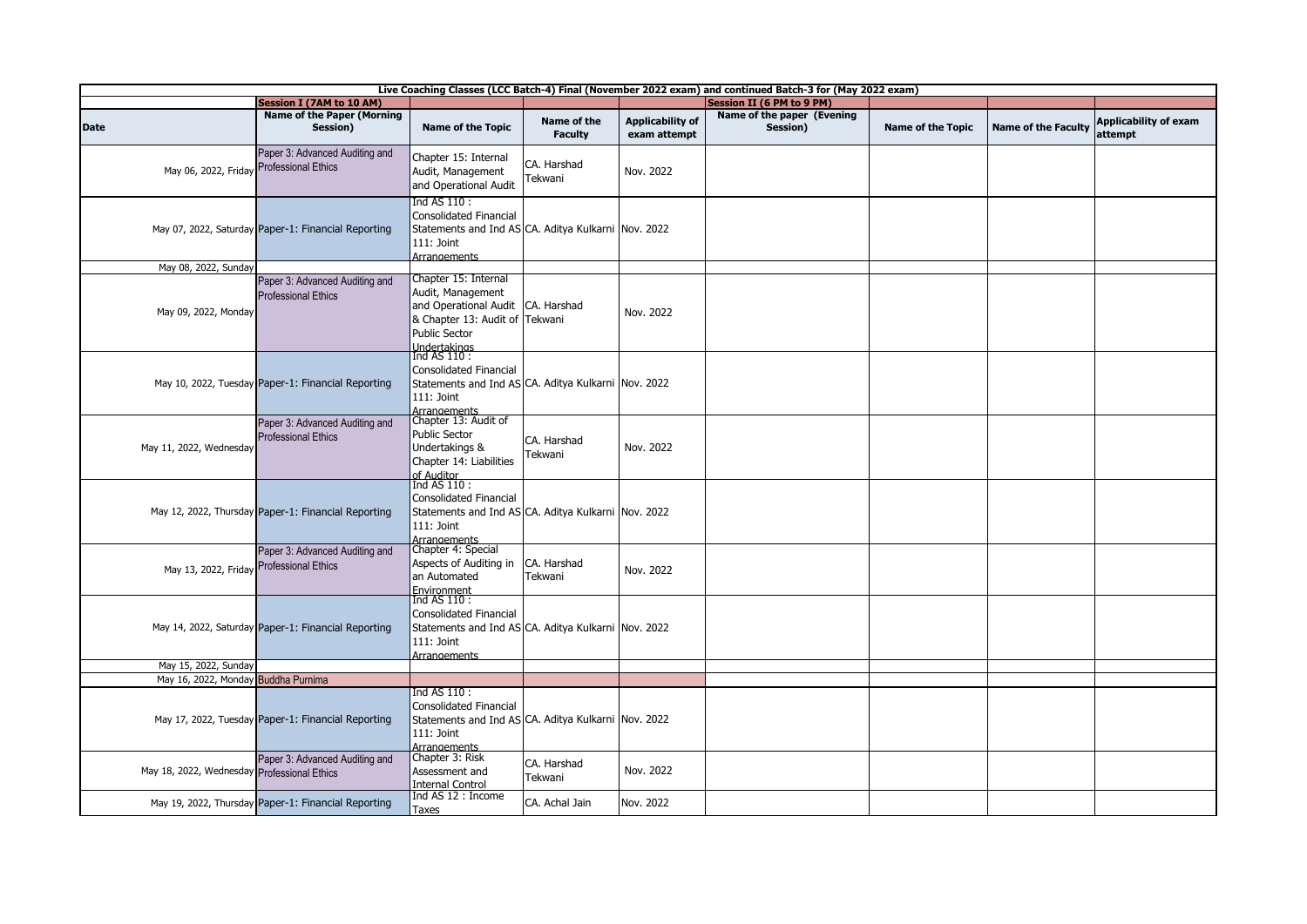| Live Coaching Classes (LCC Batch-4) Final (November 2022 exam) and continued Batch-3 for (May 2022 exam) |                                                              |                                                                                                                                   |                               |                                         |                                        |                          |                            |                                         |  |
|----------------------------------------------------------------------------------------------------------|--------------------------------------------------------------|-----------------------------------------------------------------------------------------------------------------------------------|-------------------------------|-----------------------------------------|----------------------------------------|--------------------------|----------------------------|-----------------------------------------|--|
|                                                                                                          | Session I (7AM to 10 AM)                                     |                                                                                                                                   |                               |                                         | <b>Session II (6 PM to 9 PM)</b>       |                          |                            |                                         |  |
| Date                                                                                                     | <b>Name of the Paper (Morning</b><br>Session)                | <b>Name of the Topic</b>                                                                                                          | Name of the<br><b>Faculty</b> | <b>Applicability of</b><br>exam attempt | Name of the paper (Evening<br>Session) | <b>Name of the Topic</b> | <b>Name of the Faculty</b> | <b>Applicability of exam</b><br>attempt |  |
| May 20, 2022, Friday                                                                                     | Paper 3: Advanced Auditing and<br><b>Professional Ethics</b> | SQC 1 & SA 200 Series                                                                                                             | CA. Harshad<br>Tekwani        | Nov. 2022                               |                                        |                          |                            |                                         |  |
|                                                                                                          | May 21, 2022, Saturday Paper-1: Financial Reporting          | Ind AS 12 : Income<br>Taxes                                                                                                       | CA. Achal Jain                | Nov. 2022                               |                                        |                          |                            |                                         |  |
| May 22, 2022, Sunday                                                                                     |                                                              |                                                                                                                                   |                               |                                         |                                        |                          |                            |                                         |  |
| May 23, 2022, Monday                                                                                     | Paper 3: Advanced Auditing and<br><b>Professional Ethics</b> | SA 200 Series                                                                                                                     | CA. Harshad<br>Tekwani        | Nov. 2022                               |                                        |                          |                            |                                         |  |
|                                                                                                          | May 24, 2022, Tuesday Paper-1: Financial Reporting           | Ind AS 19 : Employee<br><b>Benefits</b>                                                                                           | CA. Achal Jain                | Nov. 2022                               |                                        |                          |                            |                                         |  |
| May 25, 2022, Wednesday                                                                                  | Paper 3: Advanced Auditing and<br><b>Professional Ethics</b> | SA 200 Series                                                                                                                     | CA. Harshad<br>Tekwani        | Nov. 2022                               |                                        |                          |                            |                                         |  |
|                                                                                                          | May 26, 2022, Thursday Paper-1: Financial Reporting          | Ind AS 19 : Employee<br><b>Benefits</b>                                                                                           | CA. Achal Jain                | Nov. 2022                               |                                        |                          |                            |                                         |  |
| May 27, 2022, Friday                                                                                     | Paper 3: Advanced Auditing and<br><b>Professional Ethics</b> | SA 200 series & SA<br>300 Series                                                                                                  | CA. Harshad<br>Tekwani        | Nov. 2022                               |                                        |                          |                            |                                         |  |
|                                                                                                          | May 28, 2022, Saturday Paper-1: Financial Reporting          | Ind AS 27: Separate<br><b>Financial Statements</b><br>and Ind AS 28:<br>Investments in<br>Associates and Joint<br>Ventures        | CA. Amit Jain                 | Nov. 2022                               |                                        |                          |                            |                                         |  |
| May 29, 2022, Sunday                                                                                     |                                                              |                                                                                                                                   |                               |                                         |                                        |                          |                            |                                         |  |
| May 30, 2022, Monday                                                                                     | Paper 3: Advanced Auditing and<br><b>Professional Ethics</b> | SA 300 Series                                                                                                                     | CA. Harshad<br>Tekwani        | Nov. 2022                               |                                        |                          |                            |                                         |  |
|                                                                                                          | May 31, 2022, Tuesday Paper-1: Financial Reporting           | Ind AS 27: Separate<br><b>Financial Statements</b><br>and Ind AS 28:<br>Investments in<br>Associates and Joint<br><b>Ventures</b> | CA. Amit Jain                 | Nov. 2022                               |                                        |                          |                            |                                         |  |
| June 01, 2022, Wednesday                                                                                 | Paper 3: Advanced Auditing and<br><b>Professional Ethics</b> | SA 300 Series & SA<br>500 Series                                                                                                  | CA. Harshad<br>Tekwani        | Nov. 2022                               |                                        |                          |                            |                                         |  |
|                                                                                                          | June 02, 2022, Thursday Paper-1: Financial Reporting         | Ind AS 2 : Inventories                                                                                                            | CA. Aditya Kulkarni           | Nov. 2022                               |                                        |                          |                            |                                         |  |
| June 03, 2022, Friday                                                                                    | Paper 3: Advanced Auditing and<br><b>Professional Ethics</b> | SA 500 Series                                                                                                                     | CA. Harshad<br>Tekwani        | Nov. 2022                               |                                        |                          |                            |                                         |  |
|                                                                                                          | June 04, 2022, Saturday Paper-1: Financial Reporting         | Ind AS 20: Accounting<br>for<br><b>Government Grants</b><br>and<br>Disclosure of<br>Government<br>Assistance                      | Class cancelled               | Nov. 2022                               |                                        |                          |                            |                                         |  |
| June 05, 2022, Sunday                                                                                    |                                                              |                                                                                                                                   |                               |                                         |                                        |                          |                            |                                         |  |
| June 06, 2022, Monday                                                                                    | Paper 3: Advanced Auditing and<br><b>Professional Ethics</b> | SA 500 Series                                                                                                                     | CA. Harshad<br>Tekwani        | Nov. 2022                               |                                        |                          |                            |                                         |  |
|                                                                                                          | June 07, 2022, Tuesday Paper-1: Financial Reporting          | Ind AS 34 : Interim<br>Financial<br>Reporting                                                                                     | CA. Alok Garg                 | Nov. 2022                               |                                        |                          |                            |                                         |  |